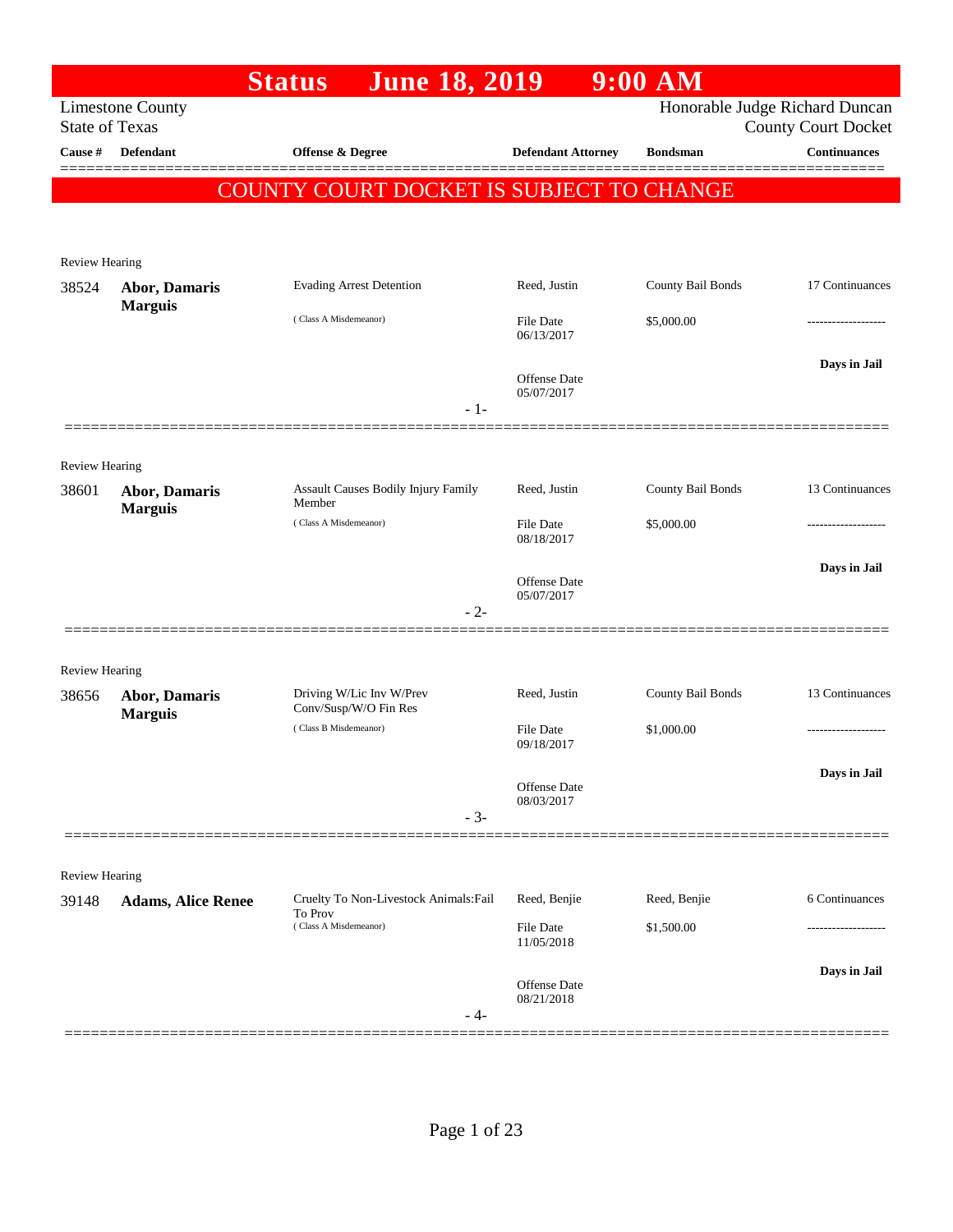|                       |                              | <b>June 18, 2019</b><br><b>Status</b>                    |                                   | $9:00$ AM                      |                            |
|-----------------------|------------------------------|----------------------------------------------------------|-----------------------------------|--------------------------------|----------------------------|
| <b>State of Texas</b> | <b>Limestone County</b>      |                                                          |                                   | Honorable Judge Richard Duncan | <b>County Court Docket</b> |
| Cause #               | <b>Defendant</b>             | <b>Offense &amp; Degree</b>                              | <b>Defendant Attorney</b>         | <b>Bondsman</b>                | <b>Continuances</b>        |
|                       |                              | COUNTY COURT DOCKET IS SUBJECT TO CHANGE                 |                                   |                                |                            |
|                       |                              |                                                          |                                   |                                |                            |
| <b>Review Hearing</b> |                              |                                                          |                                   |                                |                            |
| 38677                 | Barco, Fatima Tina           | Driving W/Lic Inv W/Prev<br>Conv/Susp/W/O Fin Res        | Reed, Justin                      | Ace Bail Bonds - Crockett      | 4 Continuances             |
|                       |                              | (Class B Misdemeanor)                                    | <b>File Date</b><br>10/02/2017    | \$1,000.00                     | ------------------         |
|                       |                              |                                                          |                                   |                                | Days in Jail               |
|                       |                              |                                                          | <b>Offense Date</b><br>09/01/2017 |                                |                            |
|                       |                              | $-5-$                                                    |                                   |                                |                            |
| <b>Status Hearing</b> |                              |                                                          |                                   |                                |                            |
| 39209                 | Barco, Fatima Tina           | Bail Jumping And Fail To Appear<br>(Class A Misdemeanor) | Reed, Justin                      | Justin Reed                    | 4 Continuances             |
|                       |                              |                                                          | <b>File Date</b><br>01/03/2019    | \$2,500.00                     |                            |
|                       |                              |                                                          | <b>Offense</b> Date               |                                | Days in Jail               |
|                       |                              | $-6-$                                                    | 12/19/2018                        |                                |                            |
|                       |                              |                                                          |                                   |                                |                            |
| <b>Status Hearing</b> |                              |                                                          |                                   |                                |                            |
| 39324                 | Barco, Fatima Tina           | Driving W/Lic Inv W/Prev<br>Conv/Susp/W/O Fin Res#38677  | Reed, Justin                      | Personal Bond                  | 2 Continuances             |
|                       |                              | (Class B Misdemeanor)                                    | <b>File Date</b><br>04/16/2019    | \$1,500.00                     | -------------------        |
|                       |                              |                                                          | <b>Offense Date</b>               |                                | Days in Jail               |
|                       |                              | $-7-$                                                    | 02/13/2019                        |                                |                            |
|                       |                              |                                                          |                                   |                                |                            |
| <b>Review Hearing</b> |                              |                                                          |                                   |                                |                            |
| 38267                 | <b>Beldin, Bryan Charles</b> | Driving W/Lic Inv W/Prev<br>Conv/Susp/W/O Fin Res        | Reed, Benjie                      | County Bail Bonds              | 24 Continuances            |
|                       |                              | (Class B Misdemeanor)                                    | File Date<br>12/02/2016           | \$2,000.00                     | .                          |
|                       |                              |                                                          | Offense Date                      |                                | <b>4 Days in Jai</b>       |
|                       |                              | $-8-$                                                    | 10/14/2016                        |                                |                            |
|                       |                              |                                                          |                                   |                                |                            |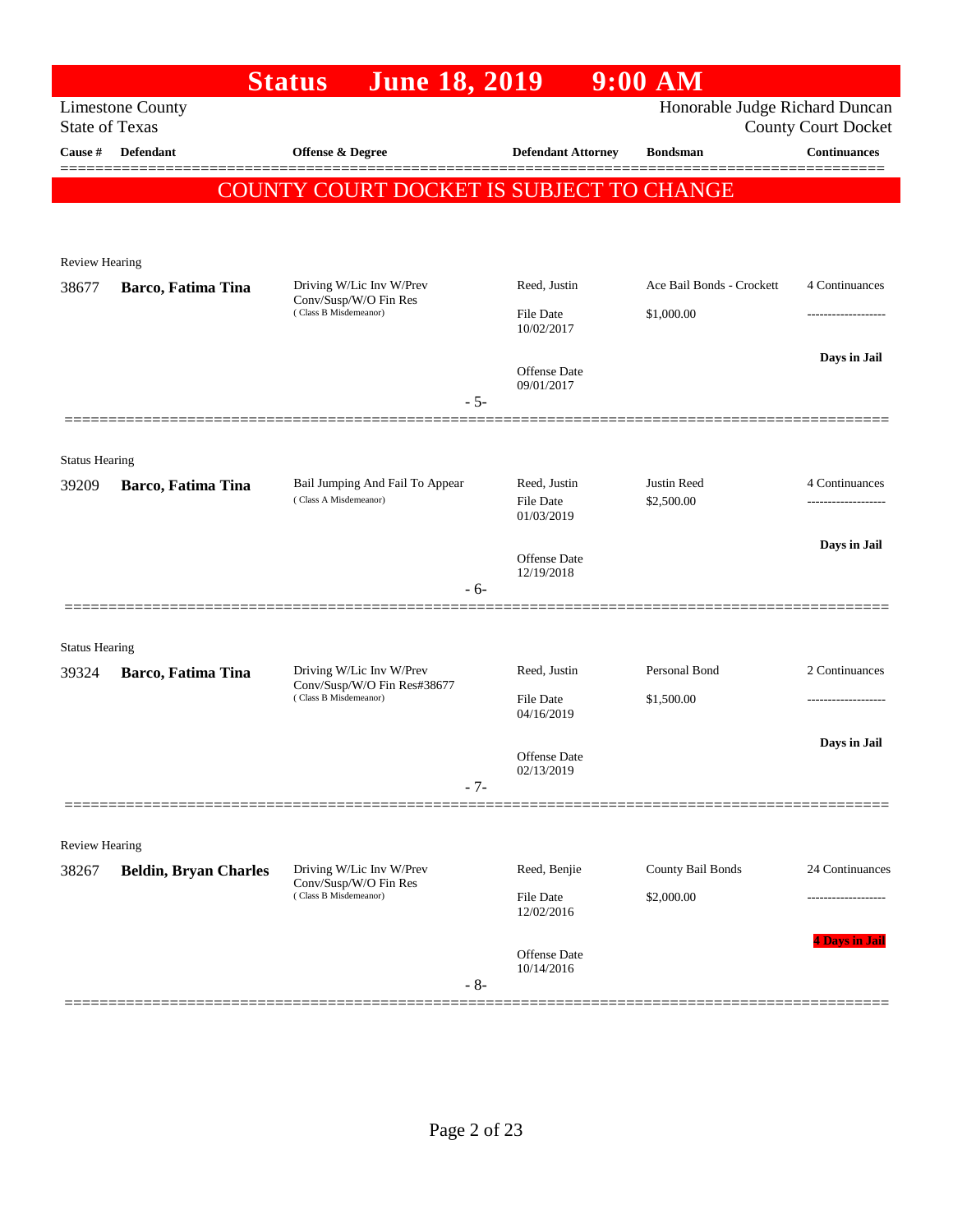|                                |                              | <b>June 18, 2019</b><br><b>Status</b>             |                                                       | $9:00$ AM                         |                                                              |
|--------------------------------|------------------------------|---------------------------------------------------|-------------------------------------------------------|-----------------------------------|--------------------------------------------------------------|
| <b>State of Texas</b>          | <b>Limestone County</b>      |                                                   |                                                       |                                   | Honorable Judge Richard Duncan<br><b>County Court Docket</b> |
| Cause #                        | <b>Defendant</b>             | Offense & Degree                                  | <b>Defendant Attorney</b>                             | <b>Bondsman</b>                   | <b>Continuances</b>                                          |
|                                |                              | COUNTY COURT DOCKET IS SUBJECT TO CHANGE          |                                                       |                                   |                                                              |
|                                |                              |                                                   |                                                       |                                   |                                                              |
| Review Hearing                 |                              |                                                   |                                                       |                                   |                                                              |
| 38814                          | <b>Beldin, Bryan Charles</b> | Driving W/Lic Inv W/Prev                          | Reed, Benjie                                          | Reed, Benjie                      | 10 Continuances                                              |
|                                |                              | Conv/Susp/W/O Fin Res<br>(Class B Misdemeanor)    | <b>File Date</b><br>01/30/2018                        | \$1,500.00                        |                                                              |
|                                |                              |                                                   |                                                       |                                   | <b>4 Days in Jail</b>                                        |
|                                |                              |                                                   | <b>Offense</b> Date<br>12/20/2017                     |                                   |                                                              |
|                                |                              | $-9-$                                             |                                                       |                                   |                                                              |
|                                |                              |                                                   |                                                       |                                   |                                                              |
| <b>Status Hearing</b><br>39158 | <b>Bluitt</b> , Triston      | Assault Causes Bodily Injury Family               | Reed, Justin                                          | County Bail Bonds                 | 6 Continuances                                               |
|                                | <b>Kennard</b>               | Member<br>(Class A Misdemeanor)                   | <b>File Date</b>                                      | \$5,000.00                        |                                                              |
|                                |                              |                                                   | 11/16/2018                                            |                                   |                                                              |
|                                |                              |                                                   | <b>Offense</b> Date<br>09/22/2018                     |                                   | Days in Jail                                                 |
|                                |                              | $-10-$                                            |                                                       |                                   |                                                              |
|                                |                              |                                                   |                                                       |                                   |                                                              |
| <b>Status Hearing</b>          |                              |                                                   |                                                       |                                   |                                                              |
| 39199                          | <b>Butler, Jeremy David</b>  | <b>Criminal Trespass</b><br>(Class B Misdemeanor) | Sanders, Raymond L.<br><b>File Date</b><br>12/28/2018 | Freebird Bail Bonds<br>\$2,000.00 | 3 Continuances                                               |
|                                |                              |                                                   |                                                       |                                   | Days in Jail                                                 |
|                                |                              |                                                   | Offense Date<br>10/19/2018                            |                                   |                                                              |
|                                |                              | $-11-$                                            |                                                       |                                   |                                                              |
| <b>Status Hearing</b>          |                              |                                                   |                                                       |                                   |                                                              |
| 39200                          | <b>Butler, Jeremy David</b>  | Theft Prop <\$100 W/Prev Conv                     | Sanders, Raymond L.                                   | Freebird Bail Bonds               | 3 Continuances                                               |
|                                |                              | (Class B Misdemeanor)                             | File Date<br>12/28/2018                               | \$2,000.00                        | -----------------                                            |
|                                |                              |                                                   |                                                       |                                   | Days in Jail                                                 |
|                                |                              | $-12-$                                            | Offense Date<br>10/19/2018                            |                                   |                                                              |
|                                |                              |                                                   |                                                       |                                   |                                                              |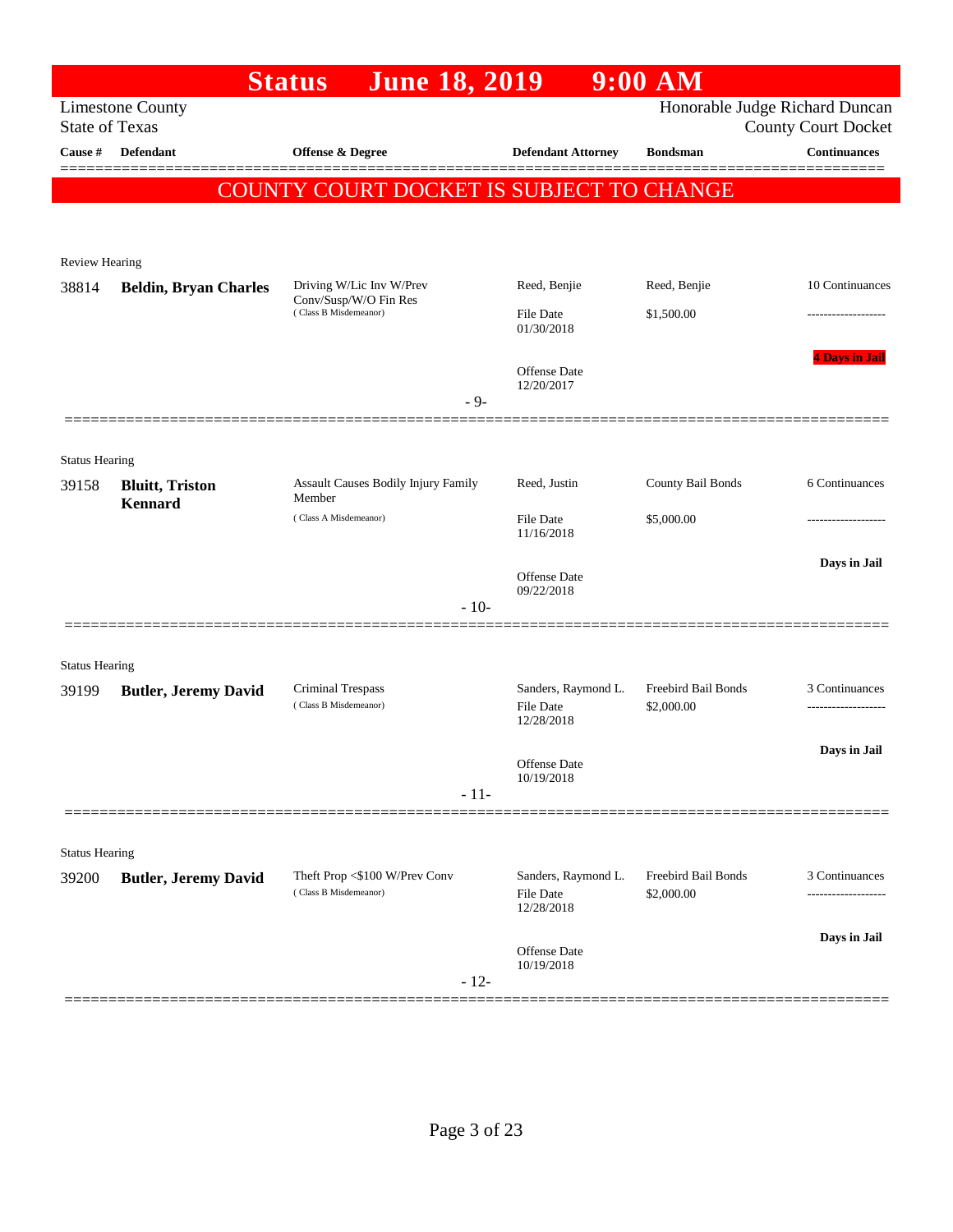|                       |                                         | <b>Status</b>                            | <b>June 18, 2019</b> |                                | $9:00$ AM         |                                                              |
|-----------------------|-----------------------------------------|------------------------------------------|----------------------|--------------------------------|-------------------|--------------------------------------------------------------|
| <b>State of Texas</b> | <b>Limestone County</b>                 |                                          |                      |                                |                   | Honorable Judge Richard Duncan<br><b>County Court Docket</b> |
| Cause #               | Defendant                               | Offense & Degree                         |                      | <b>Defendant Attorney</b>      | <b>Bondsman</b>   | <b>Continuances</b>                                          |
|                       |                                         | COUNTY COURT DOCKET IS SUBJECT TO CHANGE |                      |                                |                   |                                                              |
|                       |                                         |                                          |                      |                                |                   |                                                              |
| <b>Status Hearing</b> |                                         |                                          |                      |                                |                   |                                                              |
| 38778                 | Castano, Veronica<br>Chriselda          | Criminal Trespass                        |                      | Reed, Justin                   |                   | 4 Continuances                                               |
|                       |                                         | (Class B Misdemeanor)                    |                      | File Date<br>01/03/2018        |                   |                                                              |
|                       |                                         |                                          |                      | Offense Date<br>08/29/2017     |                   | Days in Jail                                                 |
|                       |                                         |                                          | $-13-$               |                                |                   |                                                              |
| <b>Status Hearing</b> |                                         |                                          |                      |                                |                   |                                                              |
| 39210                 | Castano, Veronica<br>Chriselda          | Bail Jumping And Fail To Appear          |                      | Reed, Justin                   | Reed, Justin      | 4 Continuances                                               |
|                       |                                         | (Class A Misdemeanor)                    |                      | File Date<br>01/03/2019        | \$3,000.00        |                                                              |
|                       |                                         |                                          |                      | Offense Date<br>12/19/2018     |                   | Days in Jail                                                 |
|                       |                                         |                                          | $-14-$               |                                |                   |                                                              |
| <b>Status Hearing</b> |                                         |                                          |                      |                                |                   |                                                              |
| 39325                 | Chappell, Joshua<br>Aaron               | Poss Marij <= 2 Oz Drug Free Zone        |                      | Moore, David E.                | Moore, David      | 1 Continuances                                               |
|                       |                                         | (Class A Misdemeanor)                    |                      | File Date<br>04/16/2019        | \$3,000.00        | -----------------                                            |
|                       |                                         |                                          |                      | Offense Date                   |                   | Days in Jail                                                 |
|                       |                                         |                                          | $-15-$               | 02/13/2019                     |                   |                                                              |
|                       |                                         |                                          |                      |                                |                   |                                                              |
| <b>Status Hearing</b> |                                         |                                          |                      |                                |                   |                                                              |
| 39330                 | <b>Craft, Kimberly</b><br><b>Denise</b> | Poss Marij <2oz                          |                      |                                | County Bail Bonds | 1 Continuances                                               |
|                       |                                         | (Class B Misdemeanor)                    |                      | <b>File Date</b><br>04/18/2019 | \$2,000.00        |                                                              |
|                       |                                         |                                          |                      | Offense Date<br>03/21/2019     |                   | Days in Jail                                                 |
|                       |                                         |                                          | $-16-$               |                                |                   |                                                              |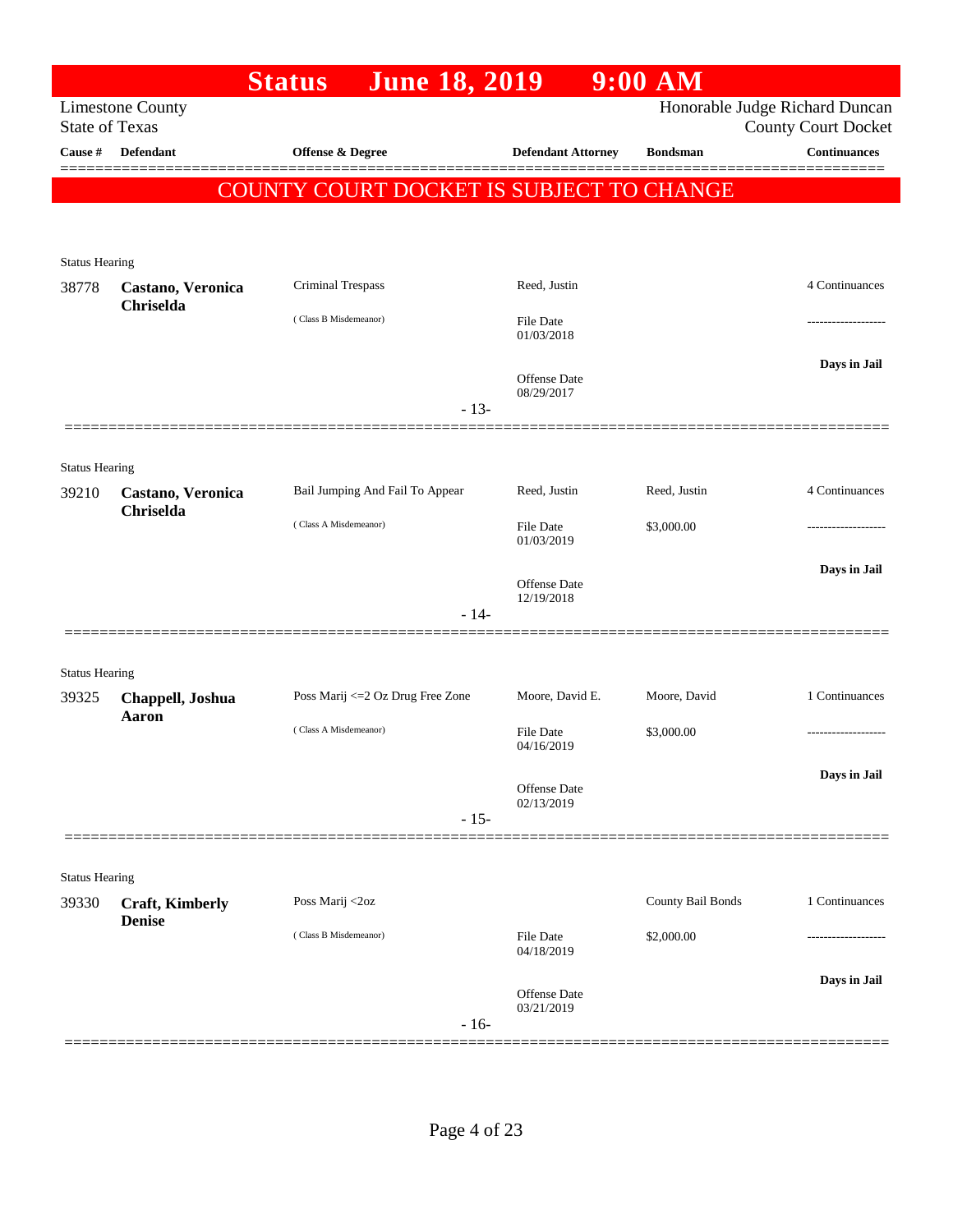|                                |                              | <b>June 18, 2019</b><br><b>Status</b>                |                                   | $9:00$ AM           |                                                              |
|--------------------------------|------------------------------|------------------------------------------------------|-----------------------------------|---------------------|--------------------------------------------------------------|
| <b>State of Texas</b>          | <b>Limestone County</b>      |                                                      |                                   |                     | Honorable Judge Richard Duncan<br><b>County Court Docket</b> |
| Cause #                        | <b>Defendant</b>             | Offense & Degree                                     | <b>Defendant Attorney</b>         | <b>Bondsman</b>     | <b>Continuances</b>                                          |
|                                |                              | <b>COUNTY COURT DOCKET IS SUBJECT TO CHANGE</b>      |                                   |                     |                                                              |
|                                |                              |                                                      |                                   |                     |                                                              |
| <b>Status Hearing</b>          |                              |                                                      |                                   |                     |                                                              |
| 39163                          | Davis, Jarrin Jmal           | Assault Causes Bodily Injury Family                  |                                   | County Bail Bonds   | 6 Continuances                                               |
|                                |                              | Member<br>(Class A Misdemeanor)                      | <b>File Date</b>                  | \$5,000.00          |                                                              |
|                                |                              |                                                      | 11/16/2018                        |                     | Days in Jail                                                 |
|                                |                              |                                                      | <b>Offense Date</b><br>06/25/2018 |                     |                                                              |
|                                |                              | $-17-$                                               |                                   |                     |                                                              |
|                                |                              |                                                      |                                   |                     |                                                              |
| <b>Status Hearing</b><br>39312 | Diaz, Carlos Zarate          | <b>Criminal Trespass</b>                             | Diaz, Carlos C                    | County Bail Bonds   | 1 Continuances                                               |
|                                |                              | (Class B Misdemeanor)                                | <b>File Date</b><br>04/09/2019    | \$2,500.00          | -------------------                                          |
|                                |                              |                                                      |                                   |                     | Days in Jail                                                 |
|                                |                              | $-18-$                                               | <b>Offense</b> Date<br>03/29/2019 |                     |                                                              |
|                                |                              |                                                      |                                   |                     |                                                              |
| Review Hearing                 |                              |                                                      |                                   |                     |                                                              |
| 39082                          | <b>Dingler, James Roland</b> | Driving W/Lic Inv W/Prev<br>Conv/Susp/W/O Fin Res    | Latray, Michelle J.               | County Bail Bonds   | 5 Continuances                                               |
|                                |                              | (Class B Misdemeanor)                                | <b>File Date</b><br>08/29/2018    | \$2,000.00          |                                                              |
|                                |                              |                                                      |                                   |                     | Days in Jail                                                 |
|                                |                              |                                                      | <b>Offense Date</b><br>07/01/2018 |                     |                                                              |
|                                |                              | $-19-$                                               |                                   |                     |                                                              |
| <b>Status Hearing</b>          |                              |                                                      |                                   |                     |                                                              |
| 39270                          | Duncan, Joe Glen, Jr.        | <b>Assault Causes Bodily Injury Family</b><br>Member | Reed, Stephen M.                  | Freebird Bail Bonds | 2 Continuances                                               |
|                                |                              | (Class A Misdemeanor)                                | File Date<br>02/26/2019           | \$5,000.00          |                                                              |
|                                |                              |                                                      |                                   |                     | Days in Jail                                                 |
|                                |                              |                                                      | Offense Date<br>02/01/2019        |                     |                                                              |
|                                |                              | $-20-$                                               |                                   |                     |                                                              |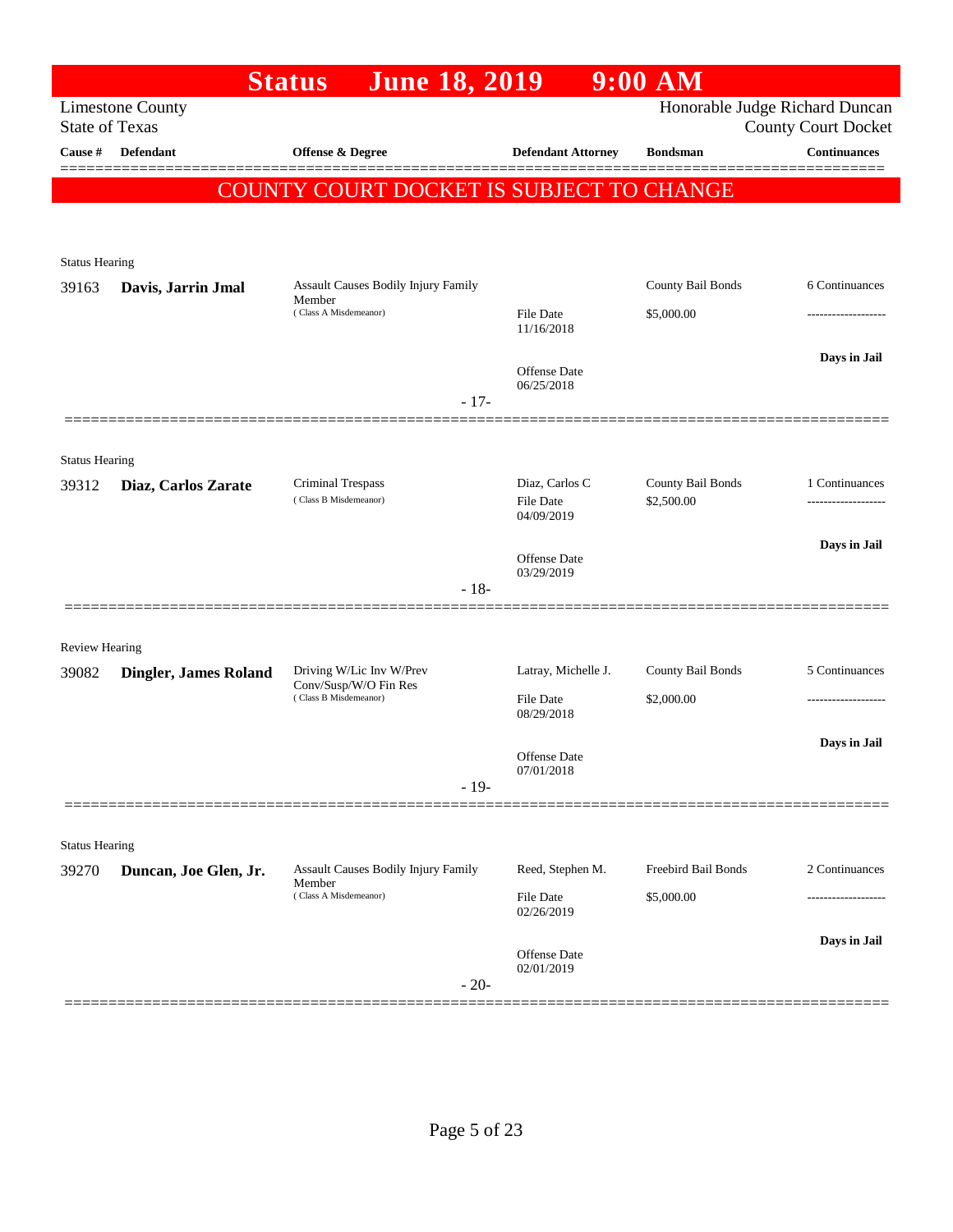|                       |                               | <b>June 18, 2019</b><br><b>Status</b>                           |                                   | $9:00$ AM                                |                                                              |
|-----------------------|-------------------------------|-----------------------------------------------------------------|-----------------------------------|------------------------------------------|--------------------------------------------------------------|
| <b>State of Texas</b> | <b>Limestone County</b>       |                                                                 |                                   |                                          | Honorable Judge Richard Duncan<br><b>County Court Docket</b> |
| Cause #               | Defendant                     | Offense & Degree                                                | <b>Defendant Attorney</b>         | <b>Bondsman</b>                          | <b>Continuances</b>                                          |
|                       |                               |                                                                 |                                   |                                          |                                                              |
|                       |                               | COUNTY COURT DOCKET IS SUBJECT TO CHANGE                        |                                   |                                          |                                                              |
|                       |                               |                                                                 |                                   |                                          |                                                              |
| <b>Status Hearing</b> |                               |                                                                 |                                   |                                          |                                                              |
| 39271                 | Duncan, Joe Glen, Jr.         | Terroristic Threat Of Family/Household<br>(Class A Misdemeanor) | Reed, Stephen M.<br>File Date     | <b>Freebird Bail Bonds</b><br>\$5,000.00 | 2 Continuances                                               |
|                       |                               |                                                                 | 02/26/2019                        |                                          |                                                              |
|                       |                               |                                                                 | <b>Offense Date</b>               |                                          | Days in Jail                                                 |
|                       |                               | $-21-$                                                          | 02/01/2019                        |                                          |                                                              |
|                       |                               |                                                                 |                                   |                                          |                                                              |
| <b>Status Hearing</b> |                               |                                                                 |                                   |                                          |                                                              |
| 39157                 | Ellis, John Taylor, II        | Assault Causes Bodily Injury Family<br>Member                   | Reed, Benjie                      | Reed, Bobby                              | 6 Continuances                                               |
|                       |                               | (Class A Misdemeanor)                                           | File Date                         | \$3,000.00                               |                                                              |
|                       |                               |                                                                 | 11/08/2018                        |                                          | Days in Jail                                                 |
|                       |                               |                                                                 | <b>Offense</b> Date<br>09/28/2018 |                                          |                                                              |
|                       |                               | $-22-$                                                          |                                   |                                          |                                                              |
|                       |                               |                                                                 |                                   |                                          |                                                              |
| <b>Status Hearing</b> |                               |                                                                 |                                   |                                          |                                                              |
| 39307                 | <b>Finley, Brenda Louise</b>  | Driving While Intoxicated 2nd<br>(Class A Misdemeanor)          | Reed, Benjie<br><b>File Date</b>  | Reed, Benjie<br>\$5,000.00               | 1 Continuances<br>                                           |
|                       |                               |                                                                 | 04/09/2019                        |                                          |                                                              |
|                       |                               |                                                                 | Offense Date                      |                                          | Days in Jail                                                 |
|                       |                               | $-23-$                                                          | 12/12/2018                        |                                          |                                                              |
|                       |                               |                                                                 |                                   |                                          |                                                              |
| <b>Status Hearing</b> |                               |                                                                 |                                   |                                          |                                                              |
| 39253                 | <b>Forbes, Sarah Michelle</b> | Criminal Mischief >=\$100<\$750<br>(Class B Misdemeanor)        | Latray, Michelle J.               |                                          | 2 Continuances                                               |
|                       |                               |                                                                 | File Date<br>02/13/2019           |                                          | .                                                            |
|                       |                               |                                                                 | <b>Offense Date</b>               |                                          | Days in Jail                                                 |
|                       |                               |                                                                 | 01/19/2019                        |                                          |                                                              |
|                       |                               | $-24-$                                                          |                                   |                                          |                                                              |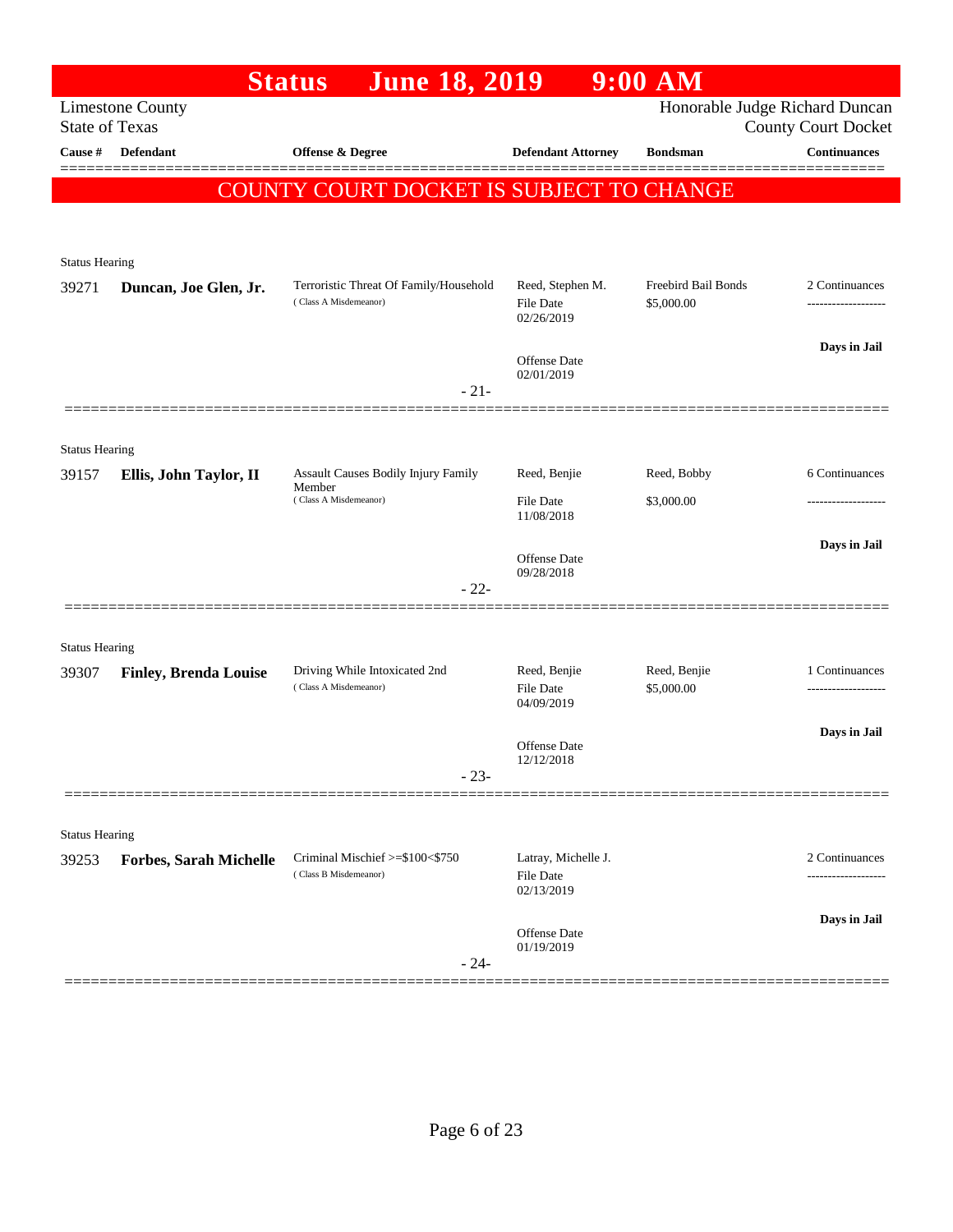|                                |                                                  | <b>June 18, 2019</b><br><b>Status</b>            |                                | $9:00$ AM                      |                            |
|--------------------------------|--------------------------------------------------|--------------------------------------------------|--------------------------------|--------------------------------|----------------------------|
|                                | <b>Limestone County</b><br><b>State of Texas</b> |                                                  |                                | Honorable Judge Richard Duncan | <b>County Court Docket</b> |
| Cause #                        | <b>Defendant</b>                                 | Offense & Degree                                 | <b>Defendant Attorney</b>      | <b>Bondsman</b>                | <b>Continuances</b>        |
|                                |                                                  | COUNTY COURT DOCKET IS SUBJECT TO CHANGE         |                                |                                |                            |
|                                |                                                  |                                                  |                                |                                |                            |
| <b>Status Hearing</b>          |                                                  |                                                  |                                |                                |                            |
| 39326                          | <b>Gonzalez Flores, Jose</b>                     | Driving While Intoxicated Bac >=0.15             | Diaz, Carlos C                 | County Bail Bonds              | 1 Continuances             |
|                                | Raul                                             | (Class A Misdemeanor)                            | <b>File Date</b><br>04/16/2019 | \$2,000.00                     |                            |
|                                |                                                  |                                                  | Offense Date<br>01/14/2019     |                                | Days in Jail               |
|                                |                                                  | $-25-$                                           |                                |                                |                            |
| <b>Status Hearing</b>          |                                                  |                                                  |                                |                                |                            |
| 39327                          | <b>Gonzalez Flores, Jose</b>                     | Duty On Striking Fixture/Hwy<br>Landscape>=\$200 | Diaz, Carlos C                 | County Bail Bonds              | 1 Continuances             |
|                                | Raul                                             | (Class B Misdemeanor)                            | <b>File Date</b><br>04/16/2019 | \$2,000.00                     |                            |
|                                |                                                  |                                                  | Offense Date                   |                                | Days in Jail               |
|                                |                                                  | $-26-$                                           | 01/14/2019                     |                                |                            |
|                                |                                                  |                                                  |                                |                                |                            |
| <b>Status Hearing</b><br>38934 | <b>Gray, Travion Diquin</b>                      | Poss Marij <2oz                                  | Reed, Benjie                   | County Bail Bonds              | 9 Continuances             |
|                                |                                                  | (Class B Misdemeanor)                            | File Date<br>05/11/2018        | \$2,000.00                     |                            |
|                                |                                                  |                                                  | Offense Date                   |                                | Days in Jail               |
|                                |                                                  | $-27-$                                           | 02/21/2018                     |                                |                            |
|                                |                                                  |                                                  |                                |                                |                            |
| <b>Status Hearing</b><br>39102 | <b>Gray, Travion Diquin</b>                      | Assault Causes Bodily Injury Family              | Reed, Benjie                   | County Bail Bonds              | 6 Continuances             |
|                                |                                                  | Member<br>(Class A Misdemeanor)                  | <b>File Date</b><br>10/01/2018 | \$3,000.00                     |                            |
|                                |                                                  |                                                  | Offense Date                   |                                | Days in Jail               |
|                                |                                                  | $-28-$                                           | 08/13/2018                     |                                |                            |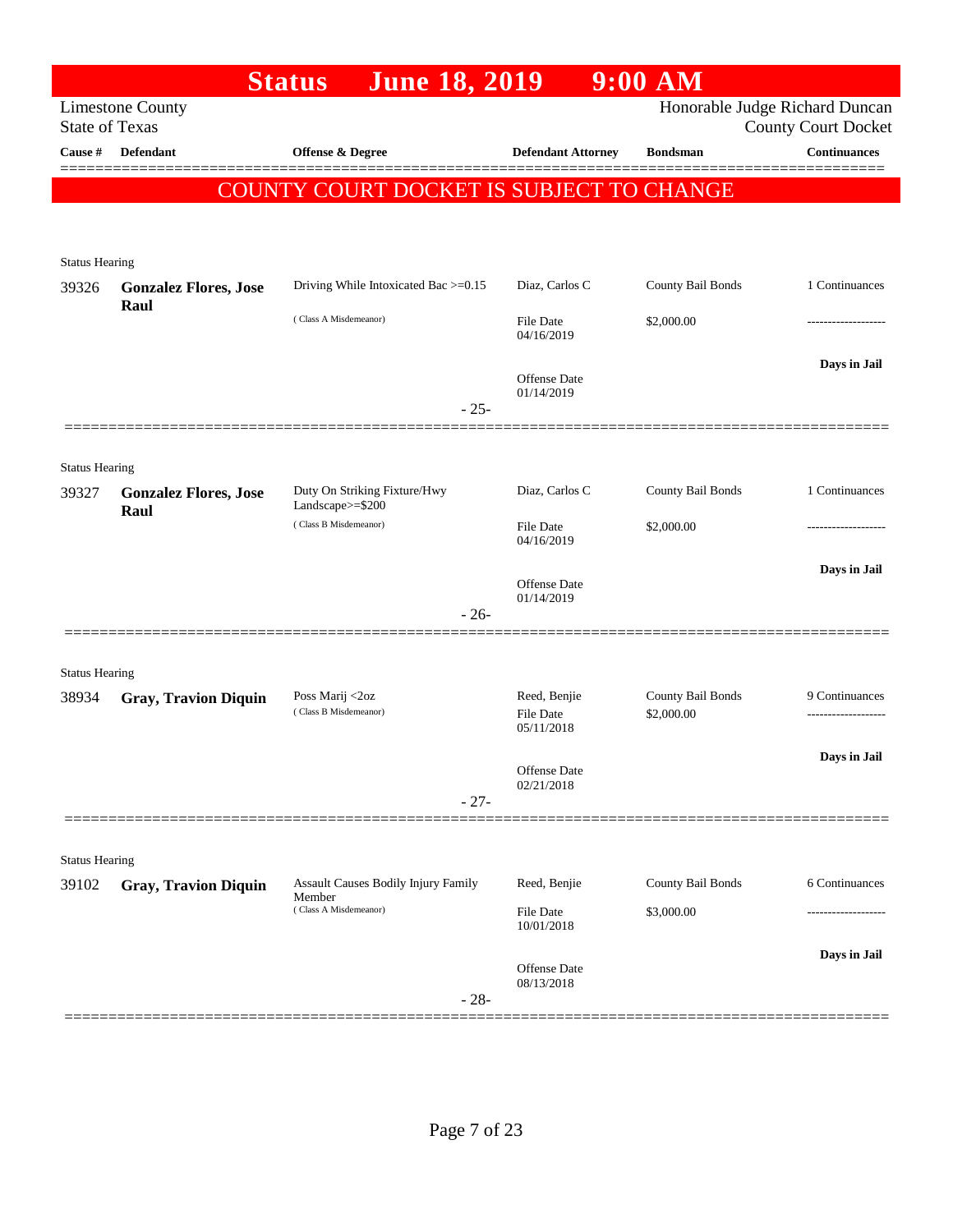|                       |                              | <b>Status</b><br><b>June 18, 2019</b>             |        |                                         | $9:00$ AM                       |                                                              |
|-----------------------|------------------------------|---------------------------------------------------|--------|-----------------------------------------|---------------------------------|--------------------------------------------------------------|
| <b>State of Texas</b> | <b>Limestone County</b>      |                                                   |        |                                         |                                 | Honorable Judge Richard Duncan<br><b>County Court Docket</b> |
| Cause #               | <b>Defendant</b>             | Offense & Degree                                  |        | <b>Defendant Attorney</b>               | <b>Bondsman</b>                 | <b>Continuances</b>                                          |
|                       |                              | COUNTY COURT DOCKET IS SUBJECT TO CHANGE          |        |                                         |                                 |                                                              |
|                       |                              |                                                   |        |                                         |                                 |                                                              |
|                       |                              |                                                   |        |                                         |                                 |                                                              |
| <b>Status Hearing</b> |                              |                                                   |        |                                         |                                 |                                                              |
| 39144                 | <b>Gray, Travion Diquin</b>  | Poss Marij <2oz<br>(Class B Misdemeanor)          |        | Reed, Benjie<br>File Date<br>11/05/2018 | County Bail Bonds<br>\$2,000.00 | 5 Continuances                                               |
|                       |                              |                                                   |        |                                         |                                 | Days in Jail                                                 |
|                       |                              |                                                   | $-29-$ | Offense Date<br>09/05/2018              |                                 |                                                              |
|                       | ==============               |                                                   |        |                                         |                                 |                                                              |
| <b>Status Hearing</b> |                              |                                                   |        |                                         |                                 |                                                              |
| 39190                 | <b>Haynes, Desiree Nakay</b> | Criminal Trespass                                 |        | Reed, Justin                            | County Bail Bonds               | 3 Continuances                                               |
|                       |                              | (Class B Misdemeanor)                             |        | File Date<br>12/28/2018                 | \$5,000.00                      | .                                                            |
|                       |                              |                                                   |        |                                         |                                 | Days in Jail                                                 |
|                       |                              |                                                   |        | <b>Offense Date</b><br>09/26/2018       |                                 |                                                              |
|                       |                              |                                                   | $-30-$ |                                         |                                 |                                                              |
|                       |                              |                                                   |        |                                         |                                 |                                                              |
| <b>Status Hearing</b> |                              |                                                   |        |                                         |                                 |                                                              |
| 39291                 | Hernandez, Gilbert<br>Joe    | Assault Cause Bodily Inj.                         |        | Burkeen, Daniel                         | Gilbert Hernandez               | 2 Continuances                                               |
|                       |                              | (Class A Misdemeanor)                             |        | File Date<br>03/19/2019                 | \$2,500.00                      |                                                              |
|                       |                              |                                                   |        |                                         |                                 | Days in Jail                                                 |
|                       |                              |                                                   |        | Offense Date                            |                                 |                                                              |
|                       |                              |                                                   | $-31-$ | 01/10/2019                              |                                 |                                                              |
|                       |                              |                                                   |        |                                         |                                 |                                                              |
| <b>Status Hearing</b> |                              |                                                   |        |                                         |                                 |                                                              |
| 39026                 | Horn, Cassie Charae          | Driving W/Lic Inv W/Prev<br>Conv/Susp/W/O Fin Res |        |                                         | Freebird Bail Bonds             | 3 Continuances                                               |
|                       |                              | (Class B Misdemeanor)                             |        | <b>File Date</b><br>07/19/2018          | \$1,500.00                      |                                                              |
|                       |                              |                                                   |        |                                         |                                 |                                                              |
|                       |                              |                                                   |        | Offense Date<br>05/18/2018              |                                 | Days in Jail                                                 |
|                       |                              |                                                   | $-32-$ |                                         |                                 |                                                              |
|                       |                              |                                                   |        |                                         |                                 |                                                              |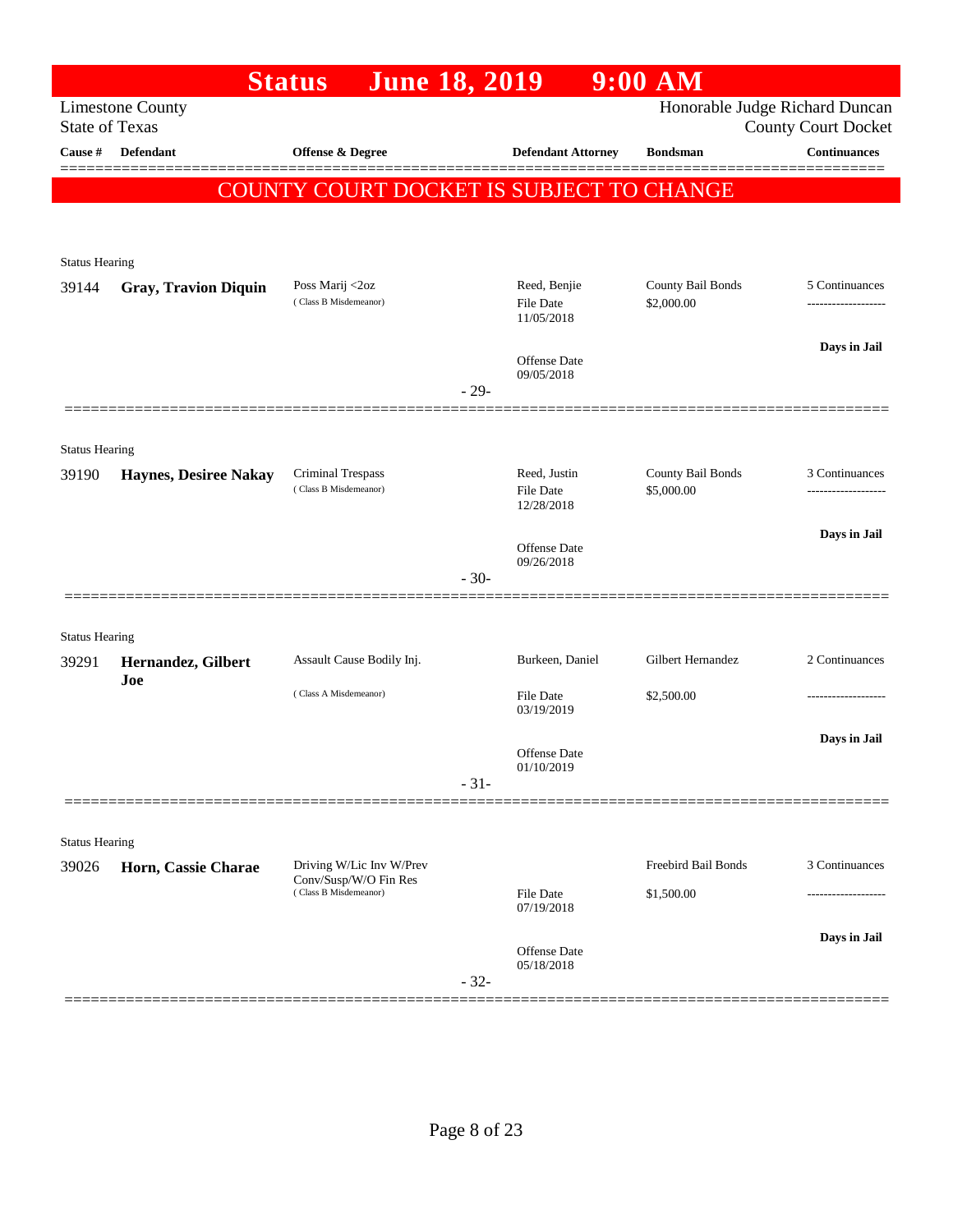| Honorable Judge Richard Duncan<br><b>Limestone County</b><br><b>State of Texas</b><br><b>County Court Docket</b><br><b>Continuances</b><br>Cause #<br>Defendant<br><b>Offense &amp; Degree</b><br><b>Defendant Attorney</b><br><b>Bondsman</b><br>COUNTY COURT DOCKET IS SUBJECT TO CHANGE<br><b>Status Hearing</b><br>Freebird Bail Bonds<br>Poss Marij <2oz<br>3 Continuances<br>39027<br>Horn, Cassie Charae<br>(Class B Misdemeanor)<br>\$1,500.00<br>File Date<br>07/19/2018<br>Days in Jail<br>Offense Date<br>05/18/2018<br>$-33-$<br><b>Status Hearing</b><br>Chase Chapman's Bail<br>3 Continuances<br>Driving W/Viol Fin Resp Accident<br>Moore, David E.<br>39223<br><b>Humphrey, William</b><br>SBI/Death<br><b>Bonds</b><br>Earl<br>(Class A Misdemeanor)<br>\$2,000.00<br>File Date<br>.<br>01/04/2019<br>Days in Jail<br>Offense Date<br>06/30/2018<br>$-34-$<br><b>Review Hearing</b><br>County Bail Bonds<br>Driving W/Lic Inv W/Prev<br>Wilson, Scott<br>38922<br>Hutchison, Adam<br>Conv/Susp/W/O Fin Res<br><b>Dontray</b><br>(Class B Misdemeanor)<br>\$2,000.00<br>File Date<br>.<br>04/30/2018<br>Days in Jail<br>Offense Date<br>03/19/2018<br>$-35-$<br><b>Status Hearing</b><br>3 Continuances<br>Assault Causes Bodily Injury Family<br>Reed, Justin<br>Reed, Justin<br>39252<br>Hutchison, Brandon<br>Member<br>Lee<br>(Class A Misdemeanor)<br>\$3,000.00<br>File Date<br>02/13/2019<br>Days in Jail<br>Offense Date<br>09/24/2018<br>$-36-$ |  | <b>June 18, 2019</b><br><b>Status</b> | $9:00$ AM |                 |
|---------------------------------------------------------------------------------------------------------------------------------------------------------------------------------------------------------------------------------------------------------------------------------------------------------------------------------------------------------------------------------------------------------------------------------------------------------------------------------------------------------------------------------------------------------------------------------------------------------------------------------------------------------------------------------------------------------------------------------------------------------------------------------------------------------------------------------------------------------------------------------------------------------------------------------------------------------------------------------------------------------------------------------------------------------------------------------------------------------------------------------------------------------------------------------------------------------------------------------------------------------------------------------------------------------------------------------------------------------------------------------------------------------------------------------------------------------------------------|--|---------------------------------------|-----------|-----------------|
|                                                                                                                                                                                                                                                                                                                                                                                                                                                                                                                                                                                                                                                                                                                                                                                                                                                                                                                                                                                                                                                                                                                                                                                                                                                                                                                                                                                                                                                                           |  |                                       |           |                 |
|                                                                                                                                                                                                                                                                                                                                                                                                                                                                                                                                                                                                                                                                                                                                                                                                                                                                                                                                                                                                                                                                                                                                                                                                                                                                                                                                                                                                                                                                           |  |                                       |           |                 |
|                                                                                                                                                                                                                                                                                                                                                                                                                                                                                                                                                                                                                                                                                                                                                                                                                                                                                                                                                                                                                                                                                                                                                                                                                                                                                                                                                                                                                                                                           |  |                                       |           |                 |
|                                                                                                                                                                                                                                                                                                                                                                                                                                                                                                                                                                                                                                                                                                                                                                                                                                                                                                                                                                                                                                                                                                                                                                                                                                                                                                                                                                                                                                                                           |  |                                       |           |                 |
|                                                                                                                                                                                                                                                                                                                                                                                                                                                                                                                                                                                                                                                                                                                                                                                                                                                                                                                                                                                                                                                                                                                                                                                                                                                                                                                                                                                                                                                                           |  |                                       |           |                 |
|                                                                                                                                                                                                                                                                                                                                                                                                                                                                                                                                                                                                                                                                                                                                                                                                                                                                                                                                                                                                                                                                                                                                                                                                                                                                                                                                                                                                                                                                           |  |                                       |           |                 |
|                                                                                                                                                                                                                                                                                                                                                                                                                                                                                                                                                                                                                                                                                                                                                                                                                                                                                                                                                                                                                                                                                                                                                                                                                                                                                                                                                                                                                                                                           |  |                                       |           |                 |
|                                                                                                                                                                                                                                                                                                                                                                                                                                                                                                                                                                                                                                                                                                                                                                                                                                                                                                                                                                                                                                                                                                                                                                                                                                                                                                                                                                                                                                                                           |  |                                       |           |                 |
|                                                                                                                                                                                                                                                                                                                                                                                                                                                                                                                                                                                                                                                                                                                                                                                                                                                                                                                                                                                                                                                                                                                                                                                                                                                                                                                                                                                                                                                                           |  |                                       |           |                 |
|                                                                                                                                                                                                                                                                                                                                                                                                                                                                                                                                                                                                                                                                                                                                                                                                                                                                                                                                                                                                                                                                                                                                                                                                                                                                                                                                                                                                                                                                           |  |                                       |           |                 |
|                                                                                                                                                                                                                                                                                                                                                                                                                                                                                                                                                                                                                                                                                                                                                                                                                                                                                                                                                                                                                                                                                                                                                                                                                                                                                                                                                                                                                                                                           |  |                                       |           |                 |
|                                                                                                                                                                                                                                                                                                                                                                                                                                                                                                                                                                                                                                                                                                                                                                                                                                                                                                                                                                                                                                                                                                                                                                                                                                                                                                                                                                                                                                                                           |  |                                       |           |                 |
|                                                                                                                                                                                                                                                                                                                                                                                                                                                                                                                                                                                                                                                                                                                                                                                                                                                                                                                                                                                                                                                                                                                                                                                                                                                                                                                                                                                                                                                                           |  |                                       |           |                 |
|                                                                                                                                                                                                                                                                                                                                                                                                                                                                                                                                                                                                                                                                                                                                                                                                                                                                                                                                                                                                                                                                                                                                                                                                                                                                                                                                                                                                                                                                           |  |                                       |           |                 |
|                                                                                                                                                                                                                                                                                                                                                                                                                                                                                                                                                                                                                                                                                                                                                                                                                                                                                                                                                                                                                                                                                                                                                                                                                                                                                                                                                                                                                                                                           |  |                                       |           |                 |
|                                                                                                                                                                                                                                                                                                                                                                                                                                                                                                                                                                                                                                                                                                                                                                                                                                                                                                                                                                                                                                                                                                                                                                                                                                                                                                                                                                                                                                                                           |  |                                       |           |                 |
|                                                                                                                                                                                                                                                                                                                                                                                                                                                                                                                                                                                                                                                                                                                                                                                                                                                                                                                                                                                                                                                                                                                                                                                                                                                                                                                                                                                                                                                                           |  |                                       |           |                 |
|                                                                                                                                                                                                                                                                                                                                                                                                                                                                                                                                                                                                                                                                                                                                                                                                                                                                                                                                                                                                                                                                                                                                                                                                                                                                                                                                                                                                                                                                           |  |                                       |           |                 |
|                                                                                                                                                                                                                                                                                                                                                                                                                                                                                                                                                                                                                                                                                                                                                                                                                                                                                                                                                                                                                                                                                                                                                                                                                                                                                                                                                                                                                                                                           |  |                                       |           |                 |
|                                                                                                                                                                                                                                                                                                                                                                                                                                                                                                                                                                                                                                                                                                                                                                                                                                                                                                                                                                                                                                                                                                                                                                                                                                                                                                                                                                                                                                                                           |  |                                       |           |                 |
|                                                                                                                                                                                                                                                                                                                                                                                                                                                                                                                                                                                                                                                                                                                                                                                                                                                                                                                                                                                                                                                                                                                                                                                                                                                                                                                                                                                                                                                                           |  |                                       |           | 10 Continuances |
|                                                                                                                                                                                                                                                                                                                                                                                                                                                                                                                                                                                                                                                                                                                                                                                                                                                                                                                                                                                                                                                                                                                                                                                                                                                                                                                                                                                                                                                                           |  |                                       |           |                 |
|                                                                                                                                                                                                                                                                                                                                                                                                                                                                                                                                                                                                                                                                                                                                                                                                                                                                                                                                                                                                                                                                                                                                                                                                                                                                                                                                                                                                                                                                           |  |                                       |           |                 |
|                                                                                                                                                                                                                                                                                                                                                                                                                                                                                                                                                                                                                                                                                                                                                                                                                                                                                                                                                                                                                                                                                                                                                                                                                                                                                                                                                                                                                                                                           |  |                                       |           |                 |
|                                                                                                                                                                                                                                                                                                                                                                                                                                                                                                                                                                                                                                                                                                                                                                                                                                                                                                                                                                                                                                                                                                                                                                                                                                                                                                                                                                                                                                                                           |  |                                       |           |                 |
|                                                                                                                                                                                                                                                                                                                                                                                                                                                                                                                                                                                                                                                                                                                                                                                                                                                                                                                                                                                                                                                                                                                                                                                                                                                                                                                                                                                                                                                                           |  |                                       |           |                 |
|                                                                                                                                                                                                                                                                                                                                                                                                                                                                                                                                                                                                                                                                                                                                                                                                                                                                                                                                                                                                                                                                                                                                                                                                                                                                                                                                                                                                                                                                           |  |                                       |           |                 |
|                                                                                                                                                                                                                                                                                                                                                                                                                                                                                                                                                                                                                                                                                                                                                                                                                                                                                                                                                                                                                                                                                                                                                                                                                                                                                                                                                                                                                                                                           |  |                                       |           |                 |
|                                                                                                                                                                                                                                                                                                                                                                                                                                                                                                                                                                                                                                                                                                                                                                                                                                                                                                                                                                                                                                                                                                                                                                                                                                                                                                                                                                                                                                                                           |  |                                       |           |                 |
|                                                                                                                                                                                                                                                                                                                                                                                                                                                                                                                                                                                                                                                                                                                                                                                                                                                                                                                                                                                                                                                                                                                                                                                                                                                                                                                                                                                                                                                                           |  |                                       |           |                 |
|                                                                                                                                                                                                                                                                                                                                                                                                                                                                                                                                                                                                                                                                                                                                                                                                                                                                                                                                                                                                                                                                                                                                                                                                                                                                                                                                                                                                                                                                           |  |                                       |           |                 |
|                                                                                                                                                                                                                                                                                                                                                                                                                                                                                                                                                                                                                                                                                                                                                                                                                                                                                                                                                                                                                                                                                                                                                                                                                                                                                                                                                                                                                                                                           |  |                                       |           |                 |
|                                                                                                                                                                                                                                                                                                                                                                                                                                                                                                                                                                                                                                                                                                                                                                                                                                                                                                                                                                                                                                                                                                                                                                                                                                                                                                                                                                                                                                                                           |  |                                       |           |                 |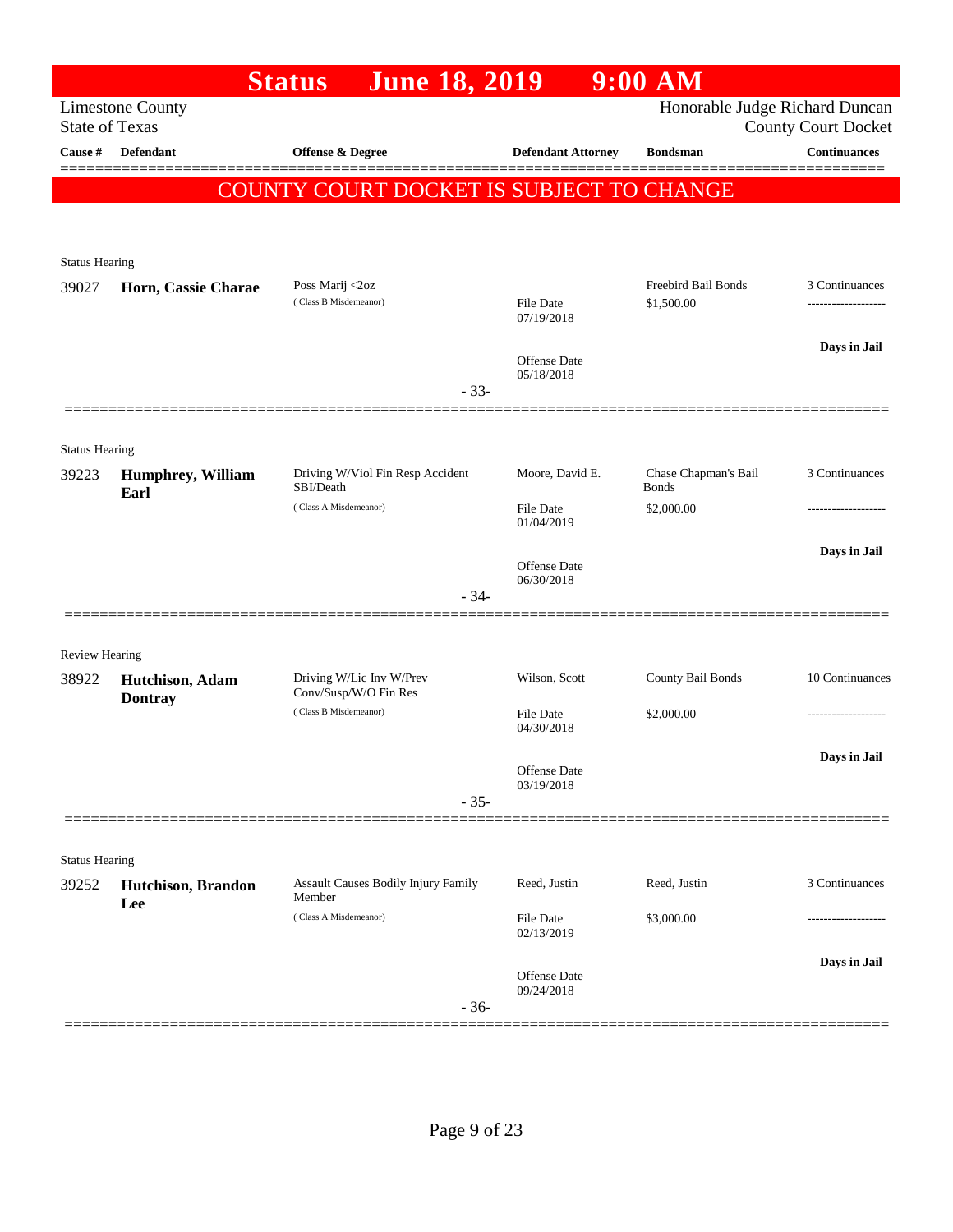|                                |                                 | <b>Status</b><br><b>June 18, 2019</b>             |                                | $9:00$ AM         |                                                              |
|--------------------------------|---------------------------------|---------------------------------------------------|--------------------------------|-------------------|--------------------------------------------------------------|
| <b>State of Texas</b>          | <b>Limestone County</b>         |                                                   |                                |                   | Honorable Judge Richard Duncan<br><b>County Court Docket</b> |
| Cause #                        | <b>Defendant</b>                | <b>Offense &amp; Degree</b>                       | <b>Defendant Attorney</b>      | <b>Bondsman</b>   | <b>Continuances</b>                                          |
|                                |                                 | COUNTY COURT DOCKET IS SUBJECT TO CHANGE          |                                |                   | =======                                                      |
|                                |                                 |                                                   |                                |                   |                                                              |
| Arraignment                    |                                 |                                                   |                                |                   |                                                              |
| 39309                          | Hutchison, Brandon<br>Lee       | Fraud Destroy Removal Concealment<br>Writing      | Reed, Justin                   | County Bail Bonds | 2 Continuances                                               |
|                                |                                 | (Class A Misdemeanor)                             | <b>File Date</b><br>04/09/2019 | \$3,000.00        |                                                              |
|                                |                                 |                                                   | Offense Date<br>01/28/2019     |                   | Days in Jail                                                 |
|                                |                                 | $-37-$                                            |                                |                   |                                                              |
| <b>Status Hearing</b>          |                                 |                                                   |                                |                   |                                                              |
| 39197                          | Johnson, Brandon<br><b>Dale</b> | Display Fictitious Motor Vehicle<br>Registration  | Reed, Bobby                    | Reed, Bobby       | 3 Continuances                                               |
|                                |                                 | (Class B Misdemeanor)                             | <b>File Date</b><br>12/28/2018 | \$2,000.00        |                                                              |
|                                |                                 |                                                   | Offense Date                   |                   | Days in Jail                                                 |
|                                |                                 | $-38-$                                            | 09/22/2018                     |                   |                                                              |
| <b>Status Hearing</b>          |                                 |                                                   |                                |                   |                                                              |
| 39198                          | Johnson, Brandon<br><b>Dale</b> | Driving W/Lic Inv W/Prev<br>Conv/Susp/W/O Fin Res | Reed, Bobby                    | Reed, Bobby       | 3 Continuances                                               |
|                                |                                 | (Class B Misdemeanor)                             | File Date<br>12/28/2018        | \$2,000.00        |                                                              |
|                                |                                 |                                                   | Offense Date                   |                   | Days in Jail                                                 |
|                                |                                 | $-39-$                                            | 09/22/2018                     |                   |                                                              |
|                                |                                 |                                                   |                                |                   |                                                              |
| <b>Status Hearing</b><br>39201 | Johnson, Cole Jacob             | Driving While Intoxicated                         | Johnson, Charles S.            | Cash Bond         | 3 Continuances                                               |
|                                |                                 | (Class B Misdemeanor)                             | <b>File Date</b><br>12/28/2018 | \$2,000.00        | .                                                            |
|                                |                                 |                                                   | Offense Date                   |                   | Days in Jail                                                 |
|                                |                                 | $-40-$                                            | 10/21/2018                     |                   |                                                              |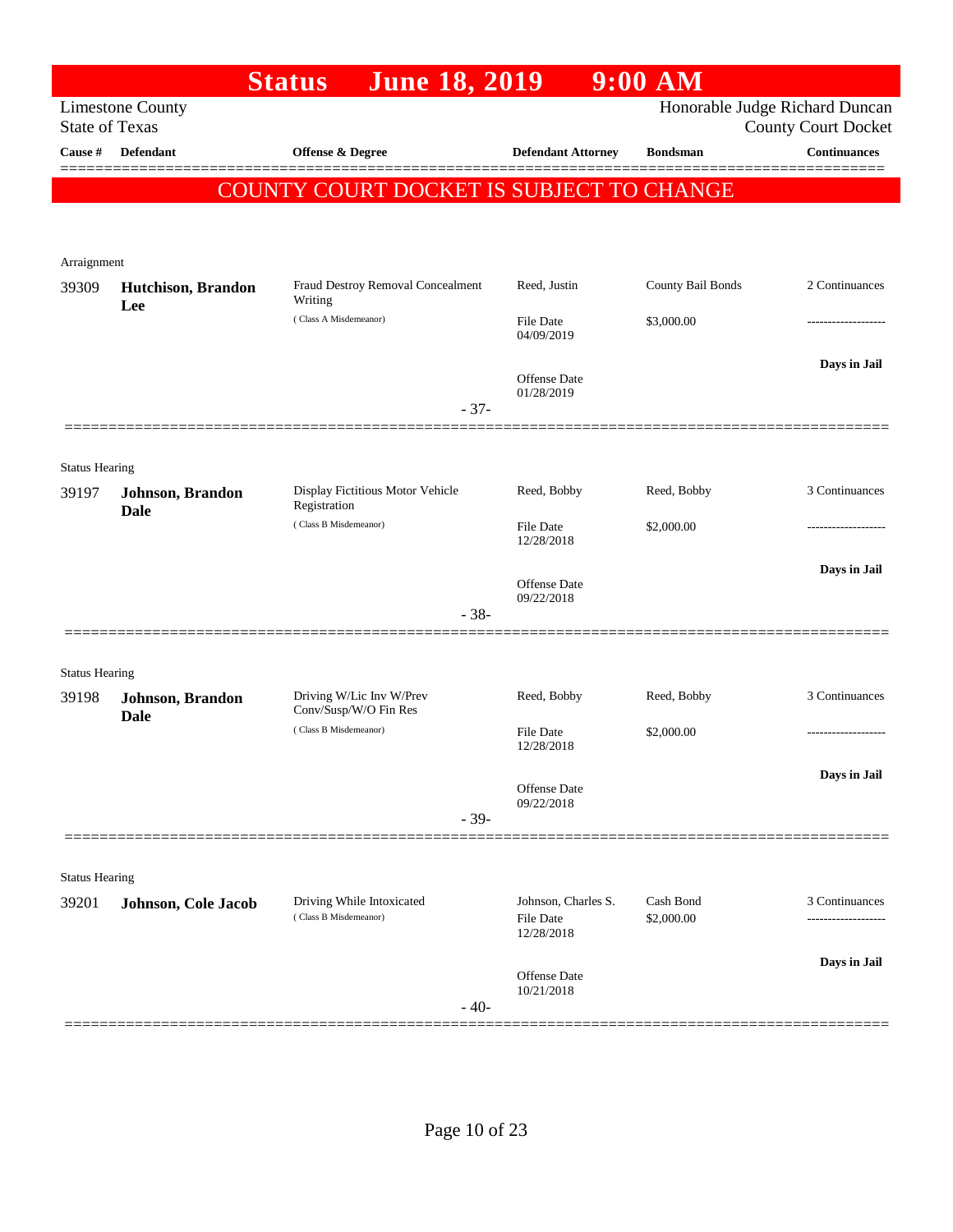|                       |                              | <b>June 18, 2019</b><br><b>Status</b>                    |        |                                            | $9:00$ AM                       |                                                              |
|-----------------------|------------------------------|----------------------------------------------------------|--------|--------------------------------------------|---------------------------------|--------------------------------------------------------------|
| <b>State of Texas</b> | <b>Limestone County</b>      |                                                          |        |                                            |                                 | Honorable Judge Richard Duncan<br><b>County Court Docket</b> |
| Cause #               | Defendant                    | Offense & Degree                                         |        | <b>Defendant Attorney</b>                  | <b>Bondsman</b>                 | <b>Continuances</b>                                          |
|                       |                              |                                                          |        |                                            |                                 |                                                              |
|                       |                              | COUNTY COURT DOCKET IS SUBJECT TO CHANGE                 |        |                                            |                                 |                                                              |
|                       |                              |                                                          |        |                                            |                                 |                                                              |
| <b>Status Hearing</b> |                              |                                                          |        |                                            |                                 |                                                              |
| 39233                 | <b>Kelly, Katie Marie</b>    | <b>Evading Arrest Detention</b><br>(Class A Misdemeanor) |        | Moore, David E.<br>File Date<br>01/22/2019 | County Bail Bonds<br>\$2,500.00 | 4 Continuances<br>-------------------                        |
|                       |                              |                                                          |        | <b>Offense</b> Date                        |                                 | Days in Jail                                                 |
|                       |                              |                                                          | $-41-$ | 06/20/2018                                 |                                 |                                                              |
|                       |                              |                                                          |        |                                            |                                 |                                                              |
| <b>Status Hearing</b> |                              |                                                          |        |                                            |                                 |                                                              |
| 39319                 | <b>Kilgore, Rhett Austin</b> | <b>Burglary Of Vehicle</b><br>(Class A Misdemeanor)      |        | Burkeen, Daniel                            | Personal Bond                   | 1 Continuances                                               |
|                       |                              |                                                          |        | File Date<br>04/16/2019                    | \$1,000.00                      |                                                              |
|                       |                              |                                                          |        | <b>Offense</b> Date                        |                                 | Days in Jail                                                 |
|                       |                              |                                                          | $-42-$ | 01/10/2019                                 |                                 |                                                              |
|                       |                              |                                                          |        |                                            |                                 |                                                              |
| <b>Status Hearing</b> |                              |                                                          |        |                                            |                                 |                                                              |
| 39320                 | <b>Kilgore, Rhett Austin</b> | <b>Burglary Of Vehicle</b>                               |        | Burkeen, Daniel                            | Personal Bond                   | 1 Continuances                                               |
|                       |                              | (Class A Misdemeanor)                                    |        | File Date<br>04/16/2019                    | \$1,000.00                      |                                                              |
|                       |                              |                                                          |        | Offense Date                               |                                 | Days in Jail                                                 |
|                       |                              |                                                          | $-43-$ | 01/10/2019                                 |                                 |                                                              |
|                       |                              |                                                          |        |                                            |                                 |                                                              |
| <b>Status Hearing</b> |                              |                                                          |        |                                            |                                 |                                                              |
| 39321                 | <b>Kilgore, Rhett Austin</b> | <b>Burglary Of Vehicle</b>                               |        | Burkeen, Daniel                            | Personal Bond                   | 1 Continuances                                               |
|                       |                              | (Class A Misdemeanor)                                    |        | <b>File Date</b><br>04/16/2019             | \$1,000.00                      | -----------                                                  |
|                       |                              |                                                          |        |                                            |                                 | Days in Jail                                                 |
|                       |                              |                                                          |        | Offense Date<br>01/10/2019                 |                                 |                                                              |
|                       |                              |                                                          | $-44-$ |                                            |                                 |                                                              |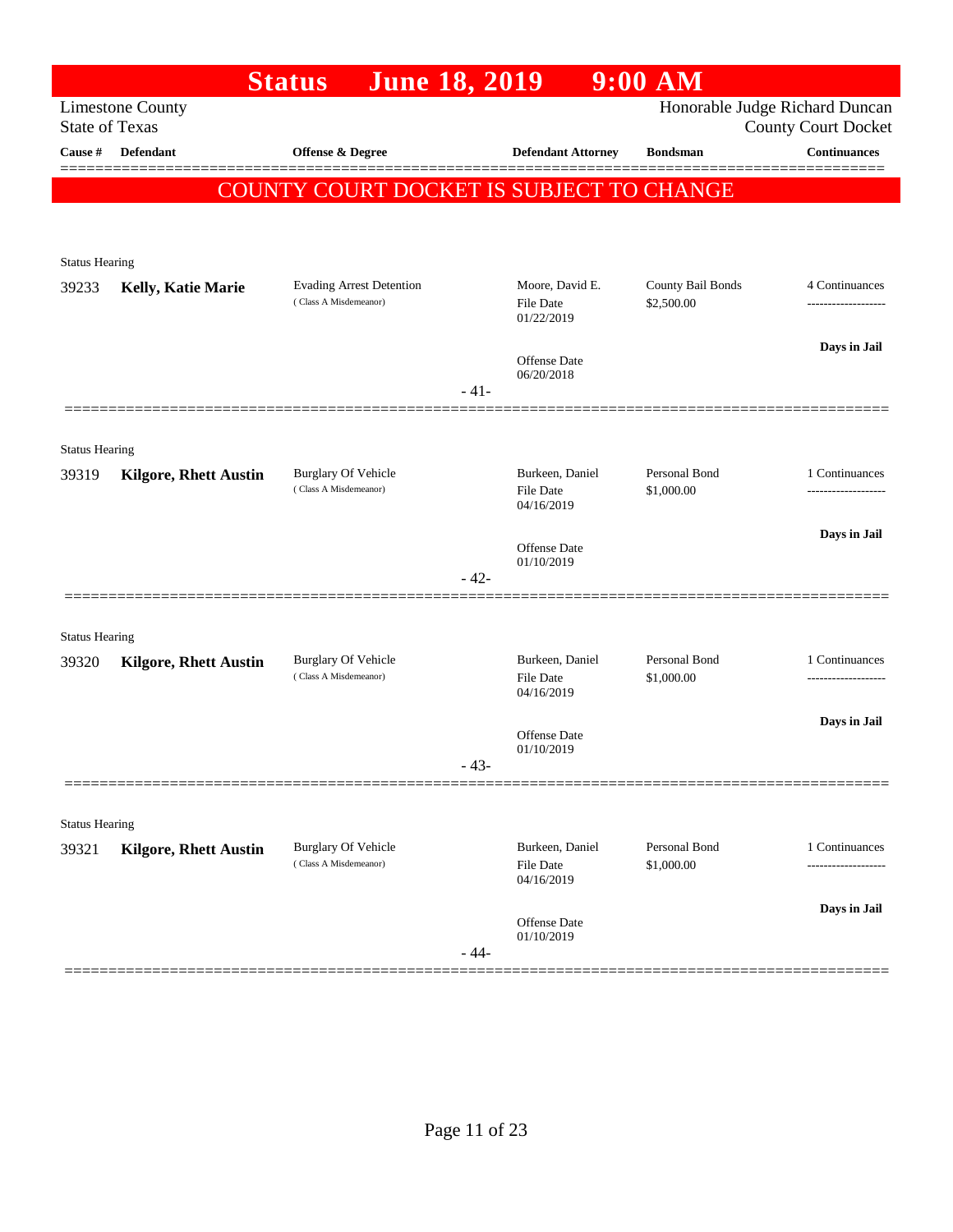|                                |                                        | <b>June 18, 2019</b><br><b>Status</b>                    |                                         | $9:00$ AM                          |                            |
|--------------------------------|----------------------------------------|----------------------------------------------------------|-----------------------------------------|------------------------------------|----------------------------|
| <b>State of Texas</b>          | <b>Limestone County</b>                |                                                          |                                         | Honorable Judge Richard Duncan     | <b>County Court Docket</b> |
| Cause #                        | <b>Defendant</b>                       | <b>Offense &amp; Degree</b>                              | <b>Defendant Attorney</b>               | <b>Bondsman</b>                    | <b>Continuances</b>        |
|                                |                                        | COUNTY COURT DOCKET IS SUBJECT TO CHANGE                 |                                         |                                    |                            |
|                                |                                        |                                                          |                                         |                                    |                            |
| <b>Status Hearing</b>          |                                        |                                                          |                                         |                                    |                            |
| 39193                          | <b>Kinney, Kenneth</b><br>Dewayne, Jr. | Poss Marij <2oz                                          | Spivey, Shirley                         | County Bail Bonds                  | 3 Continuances             |
|                                |                                        | (Class B Misdemeanor)                                    | <b>File Date</b><br>12/28/2018          | \$1,000.00                         | .                          |
|                                |                                        |                                                          | Offense Date<br>11/02/2018              |                                    | Days in Jail               |
|                                |                                        | $-45-$                                                   |                                         |                                    |                            |
|                                |                                        |                                                          |                                         |                                    |                            |
| <b>Status Hearing</b><br>38790 | <b>Lang, James Barry</b>               | Poss Marij <2oz                                          | Reed, Justin                            | County Bail Bonds                  | 11 Continuances            |
|                                |                                        | (Class B Misdemeanor)                                    | <b>File Date</b><br>01/19/2018          | \$2,000.00                         | .                          |
|                                |                                        |                                                          | Offense Date                            |                                    | Days in Jail               |
|                                |                                        | $-46-$                                                   | 11/04/2017                              |                                    |                            |
|                                |                                        |                                                          |                                         |                                    |                            |
| <b>Status Hearing</b>          |                                        |                                                          |                                         |                                    |                            |
| 38833                          | <b>Lang, James Barry</b>               | Criminal Mischief >=\$100<\$750<br>(Class B Misdemeanor) | Reed, Justin<br>File Date<br>02/19/2018 | Falls County Bonding<br>\$1,500.00 | 5 Continuances             |
|                                |                                        |                                                          |                                         |                                    | Days in Jail               |
|                                |                                        |                                                          | <b>Offense Date</b><br>10/24/2017       |                                    |                            |
|                                |                                        | $-47-$                                                   |                                         |                                    |                            |
| <b>Status Hearing</b>          |                                        |                                                          |                                         |                                    |                            |
| 39280                          | Lara-Arriaga, Jose                     | Driving While Intoxicated                                | Hutson, Will                            | County Bail Bonds                  | 2 Continuances             |
|                                |                                        | (Class B Misdemeanor)                                    | File Date<br>03/08/2019                 | \$2,500.00                         |                            |
|                                |                                        |                                                          | Offense Date                            |                                    | Days in Jail               |
|                                |                                        | $-48-$                                                   | 02/01/2019                              |                                    |                            |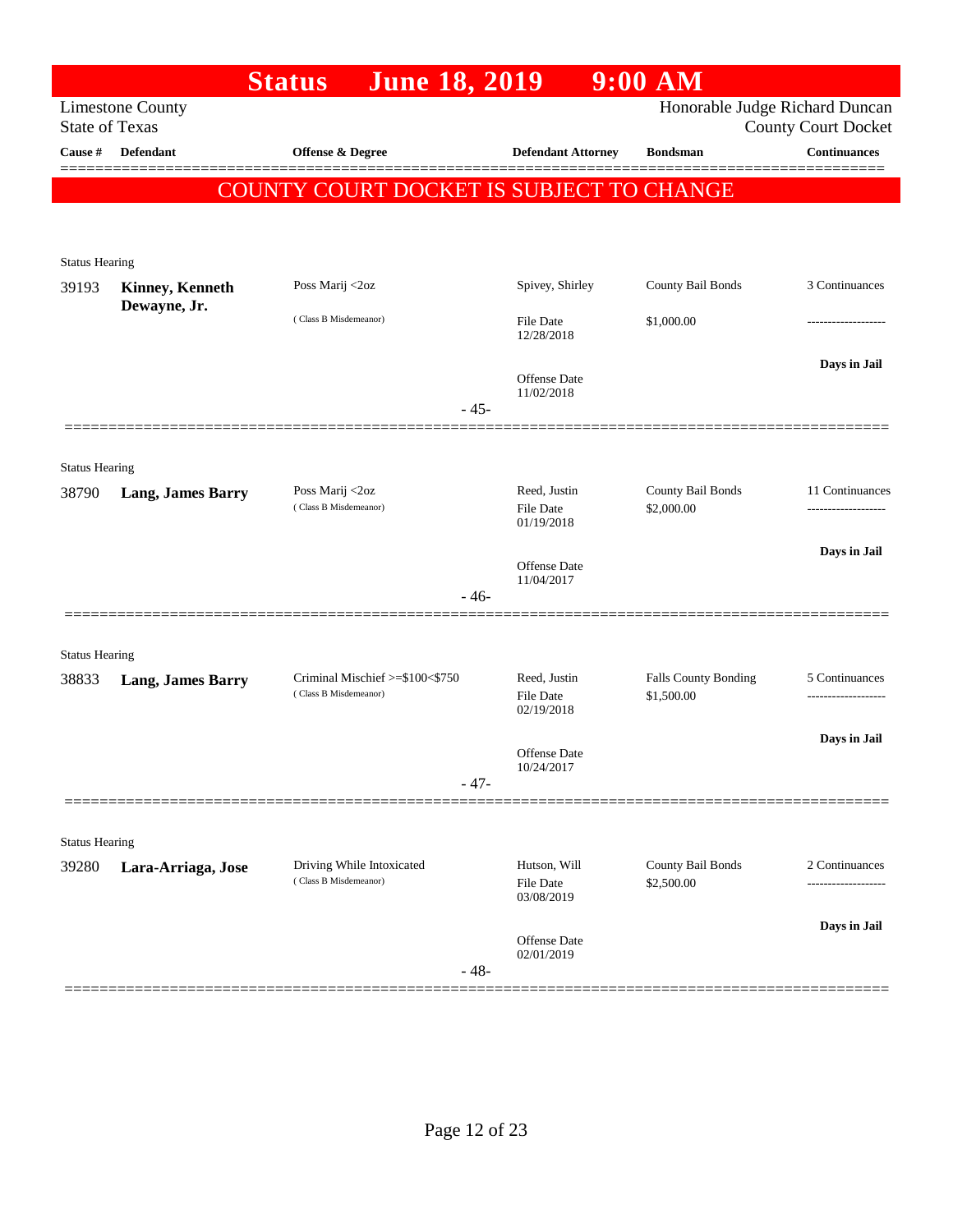|                       |                                                  | <b>June 18, 2019</b><br><b>Status</b>                                  |                                                 | $9:00$ AM                       |                                                              |
|-----------------------|--------------------------------------------------|------------------------------------------------------------------------|-------------------------------------------------|---------------------------------|--------------------------------------------------------------|
|                       | <b>Limestone County</b><br><b>State of Texas</b> |                                                                        |                                                 |                                 | Honorable Judge Richard Duncan<br><b>County Court Docket</b> |
| Cause #               | <b>Defendant</b>                                 | Offense & Degree                                                       | <b>Defendant Attorney</b>                       | <b>Bondsman</b>                 | <b>Continuances</b>                                          |
|                       |                                                  | COUNTY COURT DOCKET IS SUBJECT TO CHANGE                               |                                                 |                                 |                                                              |
|                       |                                                  |                                                                        |                                                 |                                 |                                                              |
| <b>Status Hearing</b> |                                                  |                                                                        |                                                 |                                 |                                                              |
| 39303                 | Ledbetter, Cody Keith                            | Poss Marij <2oz<br>(Class B Misdemeanor)                               | Callahan, Robert, II<br>File Date<br>04/09/2019 | County Bail Bonds<br>\$2,000.00 | 1 Continuances<br>-------------------                        |
|                       |                                                  |                                                                        |                                                 |                                 | Days in Jail                                                 |
|                       |                                                  |                                                                        | <b>Offense Date</b><br>02/24/2019<br>$-49-$     |                                 |                                                              |
|                       |                                                  |                                                                        |                                                 |                                 |                                                              |
| <b>Status Hearing</b> |                                                  |                                                                        |                                                 |                                 |                                                              |
| 39304                 | Ledbetter, Cody Keith                            | Unl Carrying Weapon<br>(Class A Misdemeanor)                           | Callahan, Robert, II<br>File Date<br>04/09/2019 | County Bail Bonds<br>\$3,000.00 | 1 Continuances                                               |
|                       |                                                  |                                                                        |                                                 |                                 | Days in Jail                                                 |
|                       |                                                  |                                                                        | Offense Date<br>02/24/2019                      |                                 |                                                              |
|                       |                                                  |                                                                        | $-50-$                                          |                                 |                                                              |
| <b>Status Hearing</b> |                                                  |                                                                        |                                                 |                                 |                                                              |
| 39294                 | Mack, Billy Wayne, Jr.                           | Poss Marij <2oz                                                        |                                                 | County Bail Bonds               | 1 Continuances                                               |
|                       |                                                  | (Class B Misdemeanor)                                                  | File Date<br>03/21/2019                         | \$2,500.00                      | ------------------                                           |
|                       |                                                  |                                                                        | Offense Date                                    |                                 | Days in Jail                                                 |
|                       |                                                  |                                                                        | 03/01/2019<br>$-51-$                            |                                 |                                                              |
|                       |                                                  |                                                                        |                                                 |                                 |                                                              |
| <b>Status Hearing</b> |                                                  |                                                                        |                                                 |                                 |                                                              |
| 38743                 | Maes, Terry John, II                             | Assault Causes Bodily Injury Family<br>Member<br>(Class A Misdemeanor) |                                                 |                                 | 10 Continuances                                              |
|                       |                                                  |                                                                        | File Date<br>11/30/2017                         |                                 |                                                              |
|                       |                                                  |                                                                        | Offense Date                                    |                                 | Days in Jail                                                 |
|                       |                                                  |                                                                        | 11/02/2017<br>$-52-$                            |                                 |                                                              |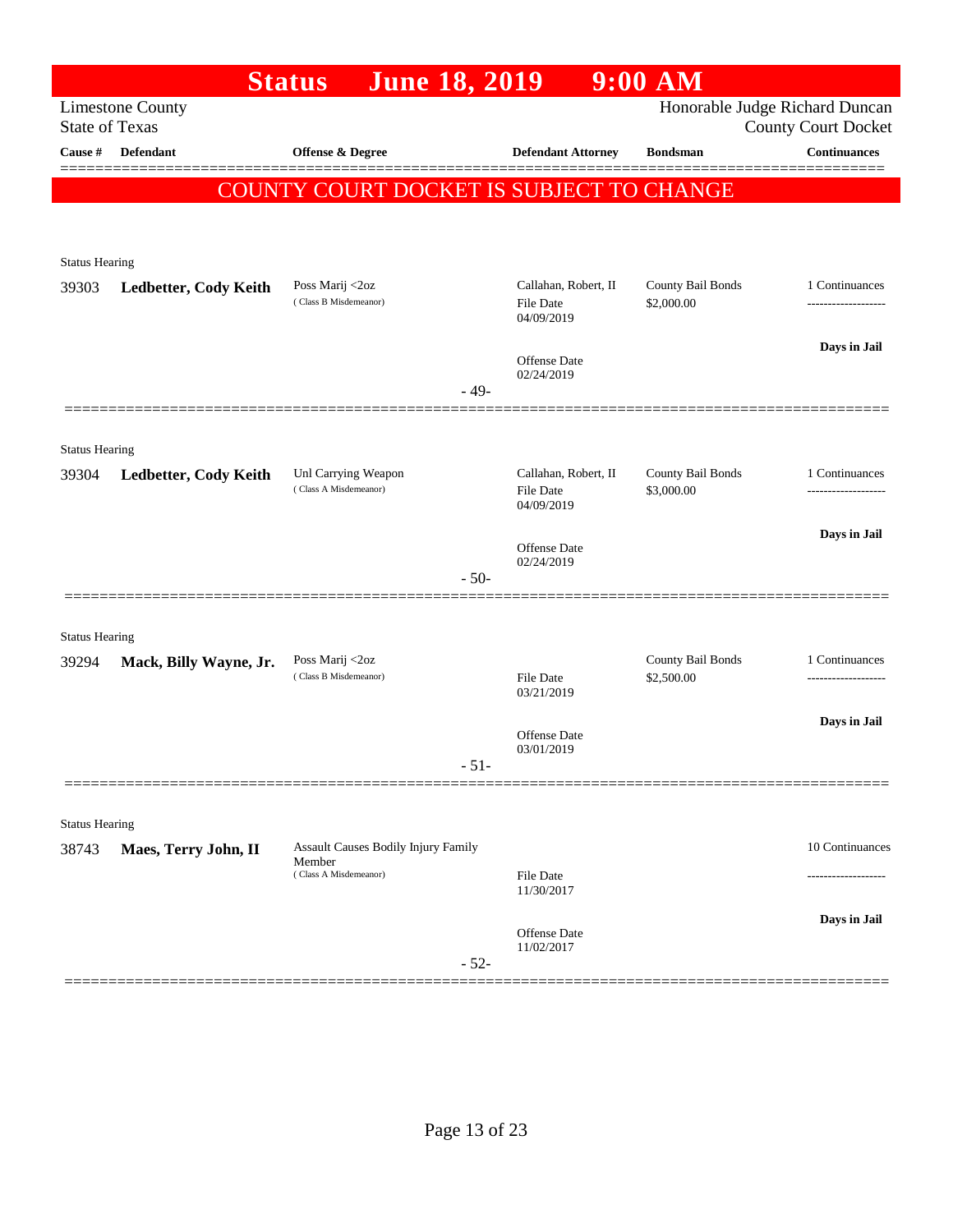|                       |                                           | <b>June 18, 2019</b><br><b>Status</b>         |                                | $9:00$ AM           |                                                              |
|-----------------------|-------------------------------------------|-----------------------------------------------|--------------------------------|---------------------|--------------------------------------------------------------|
| <b>State of Texas</b> | <b>Limestone County</b>                   |                                               |                                |                     | Honorable Judge Richard Duncan<br><b>County Court Docket</b> |
| Cause #               | <b>Defendant</b>                          | Offense & Degree                              | <b>Defendant Attorney</b>      | <b>Bondsman</b>     | <b>Continuances</b>                                          |
|                       |                                           | COUNTY COURT DOCKET IS SUBJECT TO CHANGE      |                                |                     |                                                              |
|                       |                                           |                                               |                                |                     |                                                              |
|                       |                                           |                                               |                                |                     |                                                              |
| <b>Status Hearing</b> |                                           |                                               |                                |                     |                                                              |
| 39318                 | <b>Mangham, Randy Joe</b>                 | Assault Causes Bodily Injury Family<br>Member | Tate, Greg                     | Personal Bond       | 1 Continuances                                               |
|                       |                                           | (Class A Misdemeanor)                         | <b>File Date</b><br>04/16/2019 | \$3,000.00          |                                                              |
|                       |                                           |                                               | Offense Date<br>02/08/2019     |                     | Days in Jail                                                 |
|                       |                                           | $-53-$                                        |                                |                     |                                                              |
|                       |                                           |                                               |                                |                     |                                                              |
| <b>Status Hearing</b> |                                           |                                               |                                |                     |                                                              |
| 39275                 | McGowan, Khaaron<br><b>Montel</b>         | Poss Cs Pg $3 < 28g$                          |                                | Freebird Bail Bonds | 2 Continuances                                               |
|                       |                                           | (Class A Misdemeanor)                         | <b>File Date</b><br>03/05/2019 | \$3,000.00          |                                                              |
|                       |                                           |                                               | <b>Offense</b> Date            |                     | Days in Jail                                                 |
|                       |                                           | $-54-$                                        | 11/30/2018                     |                     |                                                              |
|                       |                                           |                                               |                                |                     |                                                              |
| <b>Status Hearing</b> |                                           |                                               |                                |                     |                                                              |
| 39276                 | McGowan, Khaaron                          | Poss Marij <2oz                               |                                | Freebird Bail Bonds | 2 Continuances                                               |
|                       | <b>Montel</b>                             | (Class B Misdemeanor)                         | <b>File Date</b><br>03/05/2019 | \$2,000.00          |                                                              |
|                       |                                           |                                               |                                |                     | Days in Jail                                                 |
|                       |                                           |                                               | Offense Date<br>11/30/2018     |                     |                                                              |
|                       |                                           | $-55-$                                        |                                |                     |                                                              |
|                       |                                           |                                               |                                |                     |                                                              |
| <b>Status Hearing</b> |                                           |                                               |                                |                     |                                                              |
| 39284                 | <b>McKinley, Trenton</b><br><b>Shayne</b> | Driving While Intoxicated                     | Reed, Benjie                   | County Bail Bonds   | 2 Continuances                                               |
|                       |                                           | (Class B Misdemeanor)                         | File Date<br>03/15/2019        | \$1,000.00          | .                                                            |
|                       |                                           |                                               | Offense Date                   |                     | Days in Jail                                                 |
|                       |                                           | $-56-$                                        | 10/13/2018                     |                     |                                                              |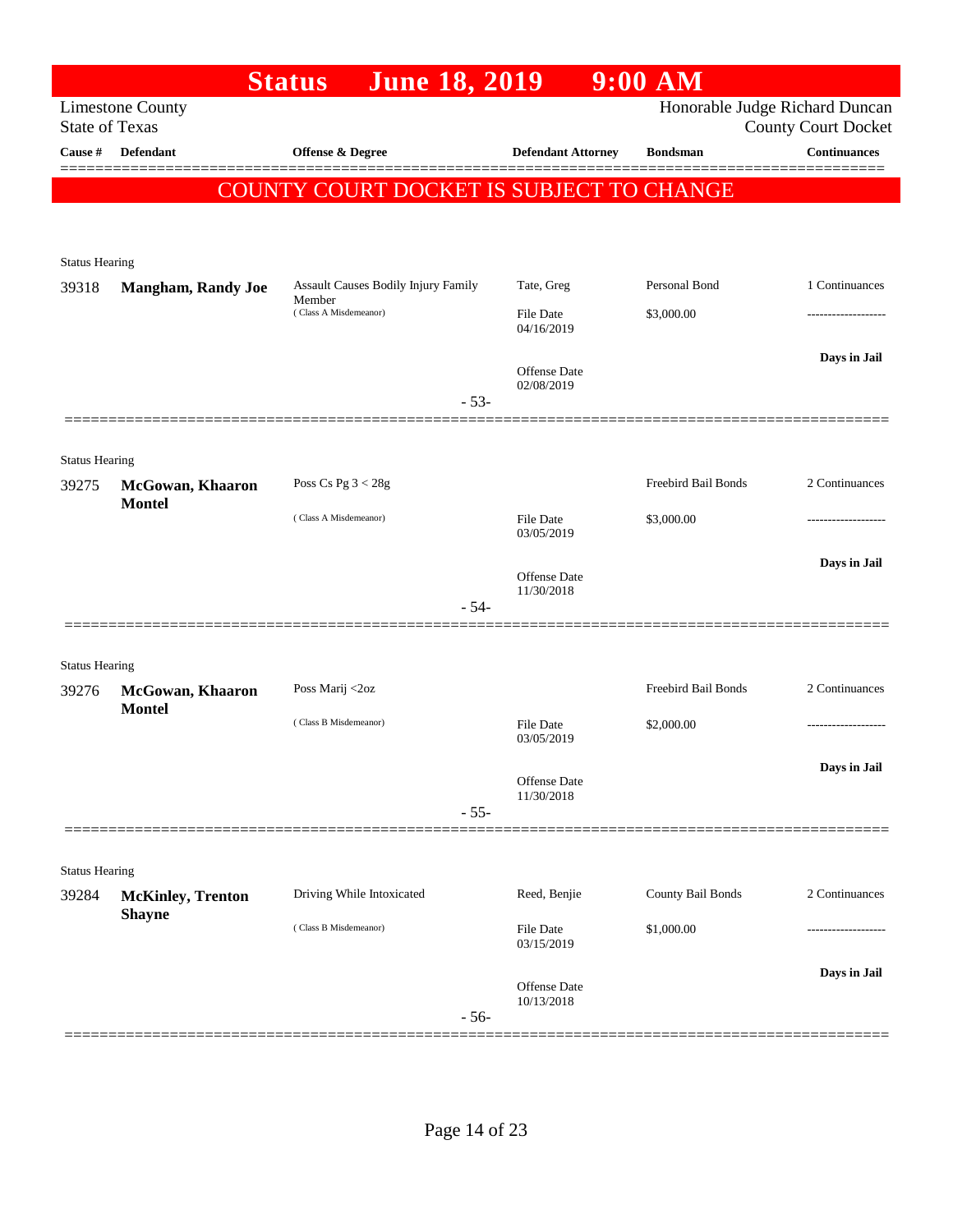|                                |                                         | <b>June 18, 2019</b><br><b>Status</b>         |                                                  | $9:00$ AM                       |                                                              |
|--------------------------------|-----------------------------------------|-----------------------------------------------|--------------------------------------------------|---------------------------------|--------------------------------------------------------------|
| <b>State of Texas</b>          | <b>Limestone County</b>                 |                                               |                                                  |                                 | Honorable Judge Richard Duncan<br><b>County Court Docket</b> |
| Cause #                        | <b>Defendant</b>                        | Offense & Degree                              | <b>Defendant Attorney</b>                        | <b>Bondsman</b>                 | <b>Continuances</b>                                          |
|                                |                                         | COUNTY COURT DOCKET IS SUBJECT TO CHANGE      |                                                  |                                 | ======                                                       |
|                                |                                         |                                               |                                                  |                                 |                                                              |
|                                | Hearing On Motion To Revoke Probation   |                                               |                                                  |                                 |                                                              |
| 38415                          | <b>Medlock, Stacy</b><br><b>Garnett</b> | Poss Marij <2oz; Motion To Adjudicate         | Moore, David E.                                  | County Bail Bonds               | 4 Continuances                                               |
|                                |                                         | (Class B Misdemeanor; Class B Misdemeanor)    | File Date<br>03/22/2017                          | \$2,500.00                      |                                                              |
|                                |                                         |                                               | <b>Offense Date</b><br>02/12/2017;<br>10/17/2018 |                                 | Days in Jail                                                 |
|                                |                                         |                                               | $-57-$                                           |                                 |                                                              |
|                                |                                         |                                               |                                                  |                                 |                                                              |
| <b>Status Hearing</b><br>39168 | <b>Medlock, Stacy</b>                   | Assault Causes Bodily Injury Family<br>Member | Moore, David E.                                  | County Bail Bonds               | 3 Continuances                                               |
|                                | <b>Garnett</b>                          | (Class A Misdemeanor)                         | <b>File Date</b><br>11/26/2018                   | \$3,000.00                      |                                                              |
|                                |                                         |                                               | <b>Offense</b> Date<br>10/11/2018                |                                 | Days in Jail                                                 |
|                                |                                         |                                               | $-58-$                                           |                                 |                                                              |
|                                |                                         |                                               |                                                  |                                 |                                                              |
| <b>Status Hearing</b><br>39281 | <b>Medlock, Stacy</b>                   | Assault Causes Bodily Injury Family<br>Member | Moore, David E.                                  | County Bail Bonds               | 2 Continuances                                               |
|                                | <b>Garnett</b>                          | (Class A Misdemeanor)                         | <b>File Date</b><br>03/15/2019                   | \$3,000.00                      | ------------------                                           |
|                                |                                         |                                               | Offense Date<br>11/22/2018<br>$-59-$             |                                 | Days in Jail                                                 |
|                                |                                         |                                               |                                                  |                                 |                                                              |
| <b>Status Hearing</b>          |                                         |                                               |                                                  |                                 |                                                              |
| 38883                          | <b>Melton, River Jordan</b>             | Poss Marij <2oz<br>(Class B Misdemeanor)      | File Date<br>04/10/2018                          | County Bail Bonds<br>\$2,000.00 | 3 Continuances<br>.                                          |
|                                |                                         |                                               |                                                  |                                 | Days in Jail                                                 |
|                                |                                         |                                               | Offense Date<br>02/25/2018<br>$-60-$             |                                 |                                                              |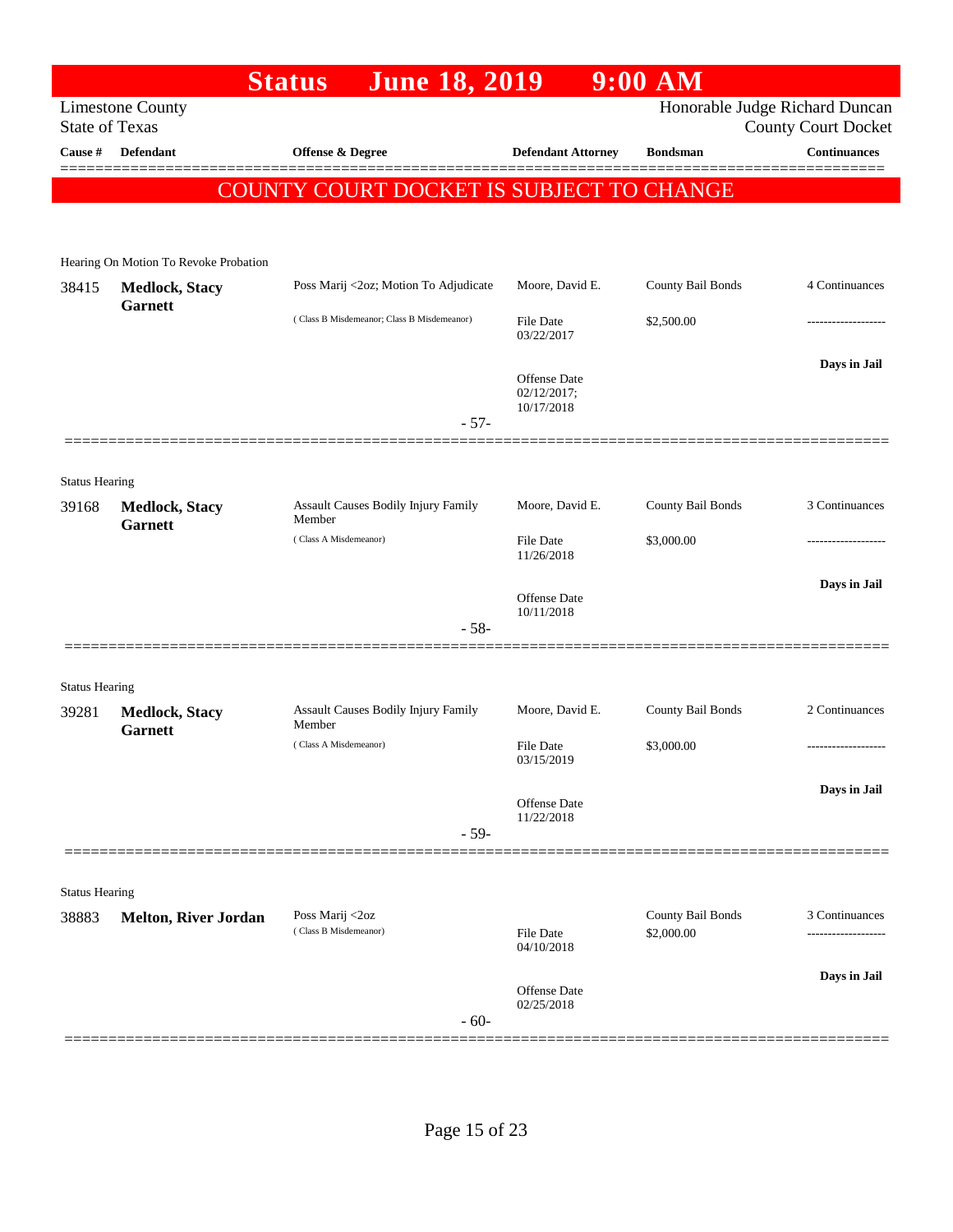|                                  |                             | <b>June 18, 2019</b><br><b>Status</b>        |                            | $9:00$ AM                  |                                                   |
|----------------------------------|-----------------------------|----------------------------------------------|----------------------------|----------------------------|---------------------------------------------------|
|                                  | <b>Limestone County</b>     |                                              |                            |                            | Honorable Judge Richard Duncan                    |
| <b>State of Texas</b><br>Cause # | Defendant                   | Offense & Degree                             | <b>Defendant Attorney</b>  | <b>Bondsman</b>            | <b>County Court Docket</b><br><b>Continuances</b> |
|                                  |                             |                                              |                            |                            |                                                   |
|                                  |                             | COUNTY COURT DOCKET IS SUBJECT TO CHANGE     |                            |                            |                                                   |
|                                  |                             |                                              |                            |                            |                                                   |
| <b>Status Hearing</b>            |                             |                                              |                            |                            |                                                   |
| 39185                            | <b>Mitchell, Dannie Lee</b> | Interfer W/Emergency Req For                 | Latray, Michelle J.        | County Bail Bonds          | 4 Continuances                                    |
|                                  |                             | Assistance<br>(Class A Misdemeanor)          | File Date                  | \$2,000.00                 |                                                   |
|                                  |                             |                                              | 12/28/2018                 |                            |                                                   |
|                                  |                             |                                              | Offense Date               |                            | Days in Jail                                      |
|                                  |                             |                                              | 12/04/2018                 |                            |                                                   |
|                                  |                             | $-61-$                                       |                            |                            |                                                   |
|                                  |                             |                                              |                            |                            |                                                   |
| <b>Status Hearing</b><br>38864   | Nino Galvan, Candido        | Driving While Intoxicated Bac >=0.15         | Moore, David E.            | County Bail Bonds          | 8 Continuances                                    |
|                                  | Wilibaldo                   |                                              |                            |                            |                                                   |
|                                  |                             | (Class A Misdemeanor)                        | File Date<br>03/20/2018    | \$2,000.00                 |                                                   |
|                                  |                             |                                              |                            |                            | Days in Jail                                      |
|                                  |                             |                                              | Offense Date<br>12/29/2017 |                            |                                                   |
|                                  |                             | $-62-$                                       |                            |                            |                                                   |
|                                  |                             |                                              |                            |                            |                                                   |
| Plea Hearing                     |                             |                                              |                            |                            |                                                   |
| 38851                            | <b>Owens, Jimmy Dale</b>    | Unl Carrying Weapon<br>(Class A Misdemeanor) | Reed, Benjie<br>File Date  | Reed, Justin<br>\$3,000.00 | 4 Continuances                                    |
|                                  |                             |                                              | 03/09/2018                 |                            |                                                   |
|                                  |                             |                                              | Offense Date               |                            | Days in Jail                                      |
|                                  |                             |                                              | 09/18/2017                 |                            |                                                   |
|                                  |                             | $-63-$                                       |                            |                            |                                                   |
|                                  |                             |                                              |                            |                            |                                                   |
| Plea Hearing<br>38852            | <b>Owens, Jimmy Dale</b>    | Poss Marij <2oz                              | Reed, Benjie               | Reed, Justin               | 4 Continuances                                    |
|                                  |                             | (Class B Misdemeanor)                        | File Date                  | \$2,000.00                 | ----------------                                  |
|                                  |                             |                                              | 03/09/2018                 |                            |                                                   |
|                                  |                             |                                              | Offense Date               |                            | Days in Jail                                      |
|                                  |                             | $-64-$                                       | 09/18/2017                 |                            |                                                   |
|                                  |                             |                                              |                            |                            |                                                   |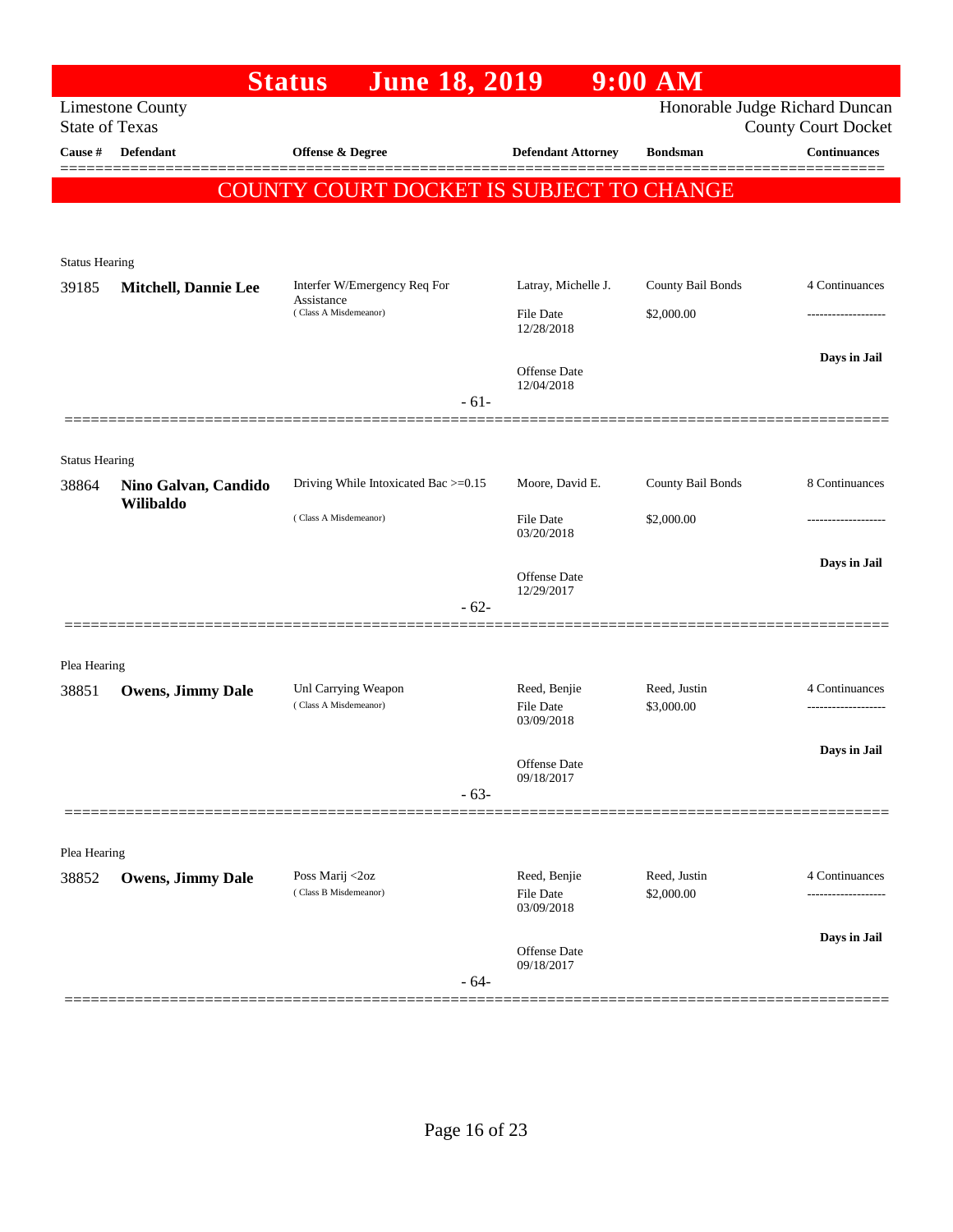|                       |                                                         | <b>June 18, 2019</b><br><b>Status</b>                                      |                                | $9:00$ AM         |                                                   |
|-----------------------|---------------------------------------------------------|----------------------------------------------------------------------------|--------------------------------|-------------------|---------------------------------------------------|
| <b>State of Texas</b> | <b>Limestone County</b>                                 |                                                                            |                                |                   | Honorable Judge Richard Duncan                    |
| <b>Cause</b> #        | Defendant                                               | Offense & Degree                                                           | <b>Defendant Attorney</b>      | <b>Bondsman</b>   | <b>County Court Docket</b><br><b>Continuances</b> |
|                       |                                                         |                                                                            |                                |                   |                                                   |
|                       |                                                         | COUNTY COURT DOCKET IS SUBJECT TO CHANGE                                   |                                |                   |                                                   |
|                       |                                                         |                                                                            |                                |                   |                                                   |
| <b>Status Hearing</b> |                                                         |                                                                            |                                |                   |                                                   |
| 39031                 | Perez, Moises                                           | Assault Cause Bodily Inj.                                                  | Reed, Stephen M.               |                   | 2 Continuances                                    |
|                       |                                                         | (Class A Misdemeanor)                                                      | File Date<br>07/24/2018        |                   |                                                   |
|                       |                                                         |                                                                            |                                |                   | <b>4 Davs in Jail</b>                             |
|                       |                                                         |                                                                            | Offense Date<br>05/08/2018     |                   |                                                   |
|                       |                                                         | $-65-$                                                                     |                                |                   |                                                   |
|                       |                                                         |                                                                            |                                |                   |                                                   |
| 38633                 | Hearing On Motion To Revoke Probation<br>Ramirez, Ricky | Driving While Intoxicated 2nd; Motion                                      | Reed, Stephen M.               | County Bail Bonds | 5 Continuances                                    |
|                       |                                                         | To Revoke Probation<br>(Class A Misdemeanor; Class A Misdemeanor)          | <b>File Date</b>               | \$2,500.00        |                                                   |
|                       |                                                         |                                                                            | 08/31/2017                     |                   |                                                   |
|                       |                                                         |                                                                            | Offense Date                   |                   | Days in Jail                                      |
|                       |                                                         |                                                                            | 06/16/2017;<br>12/13/2018      |                   |                                                   |
|                       |                                                         | - 66-                                                                      |                                |                   |                                                   |
|                       |                                                         |                                                                            |                                |                   |                                                   |
| <b>Review Hearing</b> |                                                         |                                                                            |                                |                   |                                                   |
| 39138                 | Ramirez, Ricky                                          | Criminal Mischief Impair/Interrupt Pub<br>Service<br>(Class A Misdemeanor) | Reed, Stephen M.               | County Bail Bonds | 5 Continuances                                    |
|                       |                                                         |                                                                            | File Date<br>10/29/2018        | \$3,000.00        |                                                   |
|                       |                                                         |                                                                            | Offense Date                   |                   | Days in Jail                                      |
|                       |                                                         |                                                                            | 04/19/2018                     |                   |                                                   |
|                       |                                                         | $-67-$                                                                     |                                |                   |                                                   |
| <b>Status Hearing</b> |                                                         |                                                                            |                                |                   |                                                   |
| 39323                 | Randle, Jonathan                                        | Poss Marij <2oz                                                            |                                | County Bail Bonds | 1 Continuances                                    |
|                       | <b>Eugene</b>                                           | (Class B Misdemeanor)                                                      |                                |                   |                                                   |
|                       |                                                         |                                                                            | <b>File Date</b><br>04/16/2019 | \$2,500.00        |                                                   |
|                       |                                                         |                                                                            |                                |                   | Days in Jail                                      |
|                       |                                                         |                                                                            | Offense Date<br>03/31/2019     |                   |                                                   |
|                       |                                                         | $-68-$                                                                     |                                |                   |                                                   |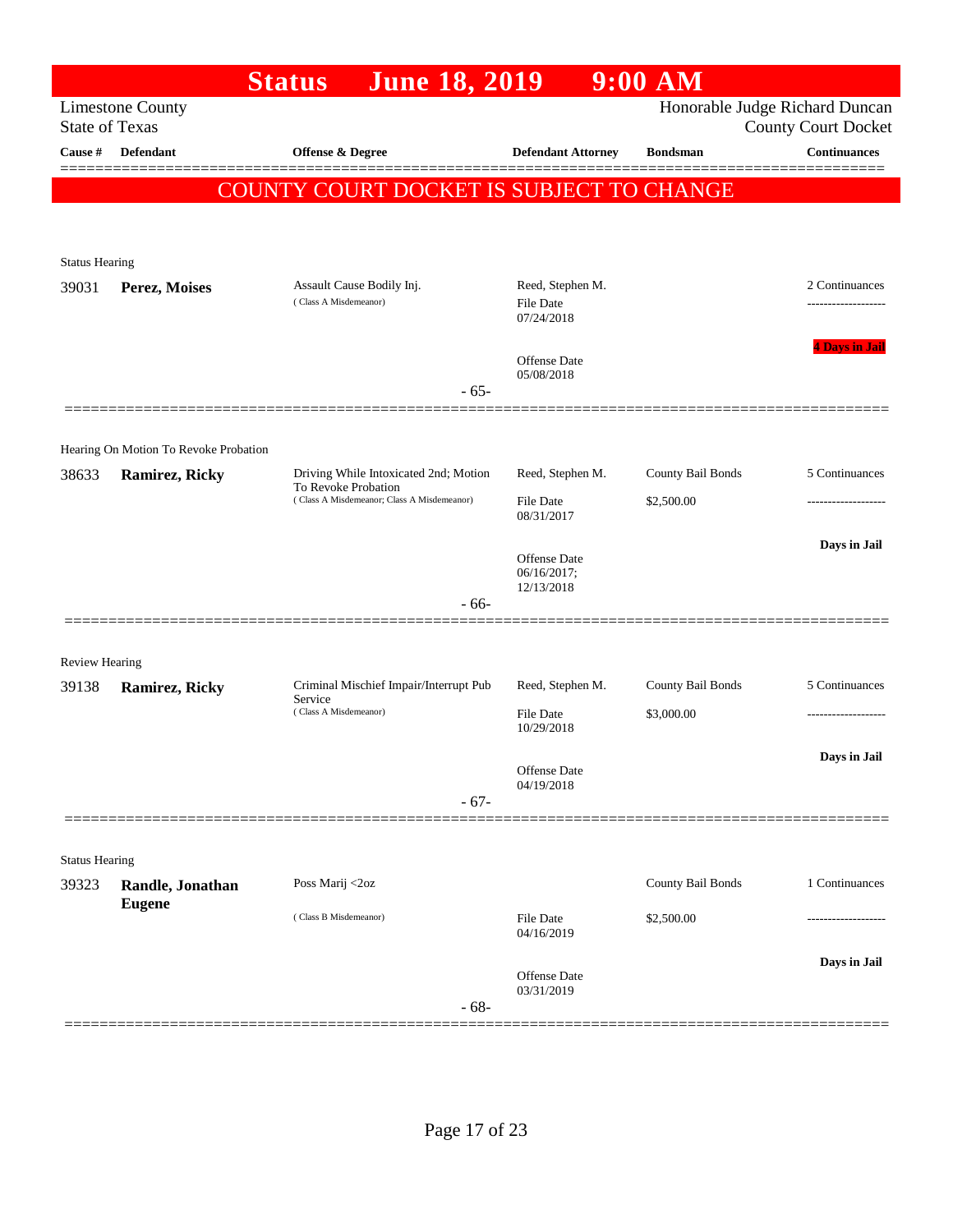|                       |                                       | June 18, 2019<br><b>Status</b>                                 |                             | $9:00$ AM         |                                                              |
|-----------------------|---------------------------------------|----------------------------------------------------------------|-----------------------------|-------------------|--------------------------------------------------------------|
| <b>State of Texas</b> | <b>Limestone County</b>               |                                                                |                             |                   | Honorable Judge Richard Duncan<br><b>County Court Docket</b> |
| Cause #               | <b>Defendant</b>                      | <b>Offense &amp; Degree</b>                                    | <b>Defendant Attorney</b>   | <b>Bondsman</b>   | <b>Continuances</b>                                          |
|                       |                                       | COUNTY COURT DOCKET IS SUBJECT TO CHANGE                       |                             |                   |                                                              |
|                       |                                       |                                                                |                             |                   |                                                              |
|                       |                                       |                                                                |                             |                   |                                                              |
| <b>Status Hearing</b> |                                       | Driving W/Lic Inv W/Prev                                       | Reed, Benjie                | Reed, Benjie      | 2 Continuances                                               |
| 39293                 | <b>Randle, Kerry Glynn</b>            | Conv/Susp/W/O Fin Res<br>(Class B Misdemeanor)                 | <b>File Date</b>            | \$2,000.00        |                                                              |
|                       |                                       |                                                                | 03/19/2019                  |                   |                                                              |
|                       |                                       |                                                                |                             |                   | Days in Jail                                                 |
|                       |                                       |                                                                | Offense Date<br>12/21/2018  |                   |                                                              |
|                       |                                       | $-69-$                                                         |                             |                   |                                                              |
|                       | Hearing On Motion To Revoke Probation |                                                                |                             |                   |                                                              |
| 39023                 | Ray, Travoy Lamont                    | Driving While Intoxicated; Motion To                           | Reed, Stephen M.            | Stephen Reed      | 1 Continuances                                               |
|                       |                                       | Revoke Probation<br>(Class B Misdemeanor; Class B Misdemeanor) | File Date                   | \$3,500.00        | .                                                            |
|                       |                                       |                                                                | 07/17/2018                  |                   |                                                              |
|                       |                                       |                                                                | Offense Date<br>04/19/2017; |                   | Days in Jail                                                 |
|                       |                                       | $-70-$                                                         | 01/22/2019                  |                   |                                                              |
|                       |                                       |                                                                |                             |                   |                                                              |
| <b>Status Hearing</b> |                                       |                                                                |                             |                   |                                                              |
| 39282                 | Rodriguez, Cathy                      | Poss Dangerous Drug                                            | Sanders, Raymond L.         | County Bail Bonds | 2 Continuances                                               |
|                       | <b>Hamilton</b>                       | (Class A Misdemeanor)                                          | File Date                   | \$3,000.00        | .                                                            |
|                       |                                       |                                                                | 03/15/2019                  |                   |                                                              |
|                       |                                       |                                                                | Offense Date                |                   | Days in Jail                                                 |
|                       |                                       | $-71-$                                                         | 02/10/2019                  |                   |                                                              |
|                       |                                       |                                                                |                             |                   |                                                              |
| <b>Status Hearing</b> |                                       |                                                                |                             |                   |                                                              |
| 39192                 | Rogers, Johnnie                       | <b>Criminal Trespass</b>                                       |                             | Personal Bond     | 0 Continuances                                               |
|                       | <b>Darrell</b>                        | (Class B Misdemeanor)                                          | <b>File Date</b>            | \$1,000.00        |                                                              |
|                       |                                       |                                                                | 12/28/2018                  |                   |                                                              |
|                       |                                       |                                                                | <b>Offense Date</b>         |                   | Days in Jail                                                 |
|                       |                                       | $-72-$                                                         | 10/20/2018                  |                   |                                                              |
|                       |                                       |                                                                |                             |                   |                                                              |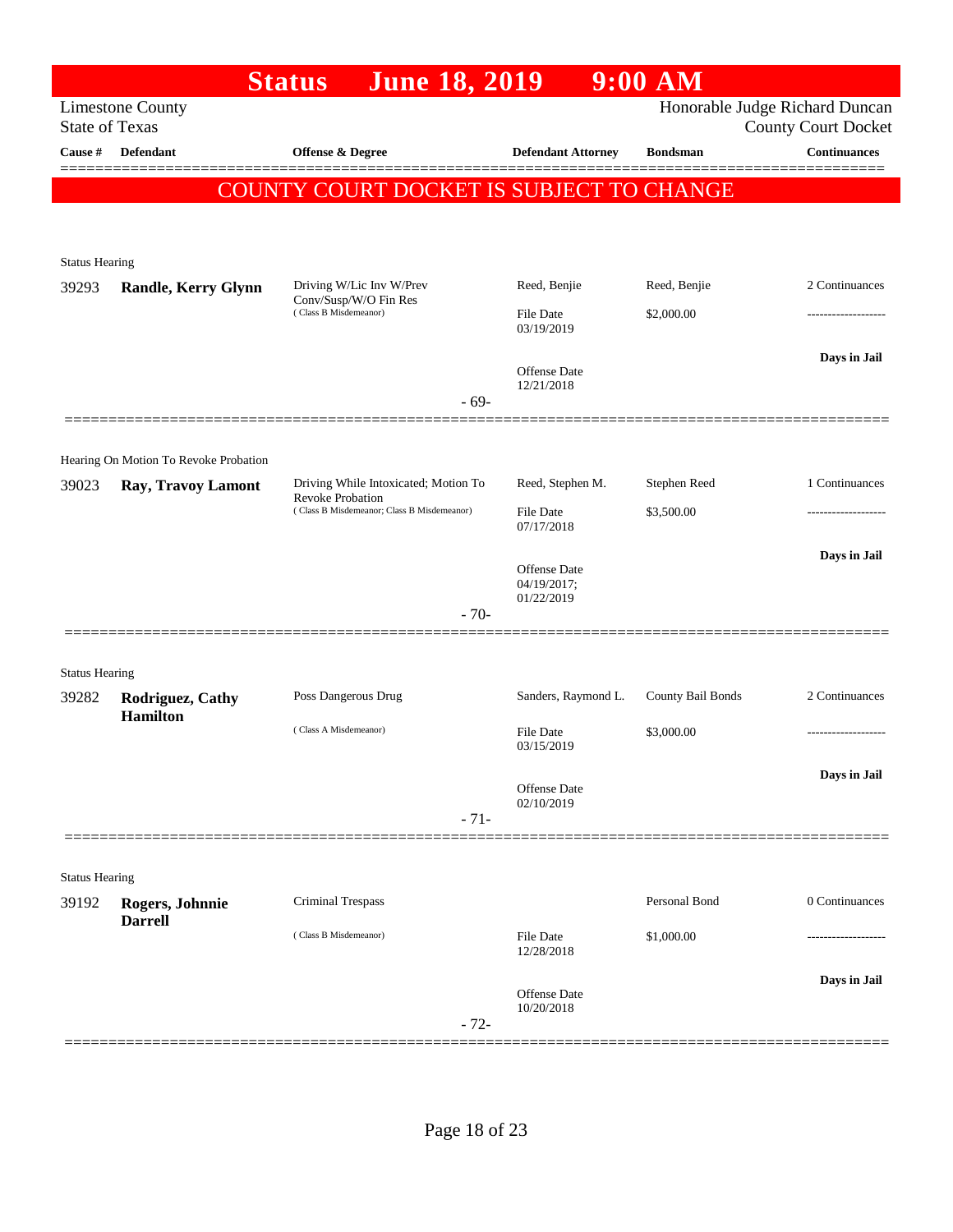|                       |                              | <b>June 18, 2019</b><br><b>Status</b>                         |                                   | $9:00$ AM                                    |                                                              |
|-----------------------|------------------------------|---------------------------------------------------------------|-----------------------------------|----------------------------------------------|--------------------------------------------------------------|
| <b>State of Texas</b> | <b>Limestone County</b>      |                                                               |                                   |                                              | Honorable Judge Richard Duncan<br><b>County Court Docket</b> |
| Cause #               | Defendant                    | Offense & Degree                                              |                                   | <b>Defendant Attorney</b><br><b>Bondsman</b> | <b>Continuances</b>                                          |
|                       |                              |                                                               |                                   |                                              |                                                              |
|                       |                              | COUNTY COURT DOCKET IS SUBJECT TO CHANGE                      |                                   |                                              |                                                              |
|                       |                              |                                                               |                                   |                                              |                                                              |
| <b>Status Hearing</b> |                              |                                                               |                                   |                                              |                                                              |
| 39070                 | <b>Sims, Henry Lee</b>       | Resist Arrest Search Or Transport                             | Reed, Justin                      | Reed, Justin                                 | 5 Continuances                                               |
|                       |                              | (Class A Misdemeanor)                                         | <b>File Date</b><br>08/23/2018    | \$3,000.00                                   |                                                              |
|                       |                              |                                                               |                                   |                                              | Days in Jail                                                 |
|                       |                              |                                                               | <b>Offense</b> Date<br>08/12/2018 |                                              |                                                              |
|                       |                              |                                                               | $-73-$                            |                                              |                                                              |
|                       |                              |                                                               |                                   |                                              |                                                              |
| <b>Status Hearing</b> |                              |                                                               |                                   |                                              |                                                              |
| 39071                 | <b>Sims, Henry Lee</b>       | Criminal Mischief >=\$100<\$750<br>(Class B Misdemeanor)      | Reed, Justin<br><b>File Date</b>  | Reed, Justin<br>\$1,000.00                   | 5 Continuances                                               |
|                       |                              |                                                               | 08/23/2018                        |                                              |                                                              |
|                       |                              |                                                               | Offense Date                      |                                              | Days in Jail                                                 |
|                       |                              |                                                               | 08/12/2018<br>$-74-$              |                                              |                                                              |
|                       |                              |                                                               |                                   |                                              |                                                              |
| <b>Status Hearing</b> |                              |                                                               |                                   |                                              |                                                              |
| 39072                 | <b>Sims, Henry Lee</b>       | Harrassment                                                   | Reed, Justin                      | Reed, Justin                                 | 5 Continuances                                               |
|                       |                              | (Class B Misdemeanor)                                         | <b>File Date</b><br>08/23/2018    | \$1,000.00                                   |                                                              |
|                       |                              |                                                               |                                   |                                              | Days in Jail                                                 |
|                       |                              |                                                               | Offense Date<br>08/12/2018        |                                              |                                                              |
|                       |                              |                                                               | $-75-$                            |                                              |                                                              |
|                       |                              |                                                               |                                   |                                              |                                                              |
| <b>Status Hearing</b> |                              |                                                               |                                   |                                              |                                                              |
| 39295                 | <b>Smith, Brittany Paige</b> | Driving While Intoxicated Bac >=0.15<br>(Class A Misdemeanor) | Reed, Justin<br><b>File Date</b>  | County Bail Bonds<br>\$2,500.00              | 1 Continuances<br>                                           |
|                       |                              |                                                               | 03/21/2019                        |                                              |                                                              |
|                       |                              |                                                               | Offense Date                      |                                              | Days in Jail                                                 |
|                       |                              |                                                               | 12/15/2018<br>$-76-$              |                                              |                                                              |
|                       |                              |                                                               |                                   |                                              |                                                              |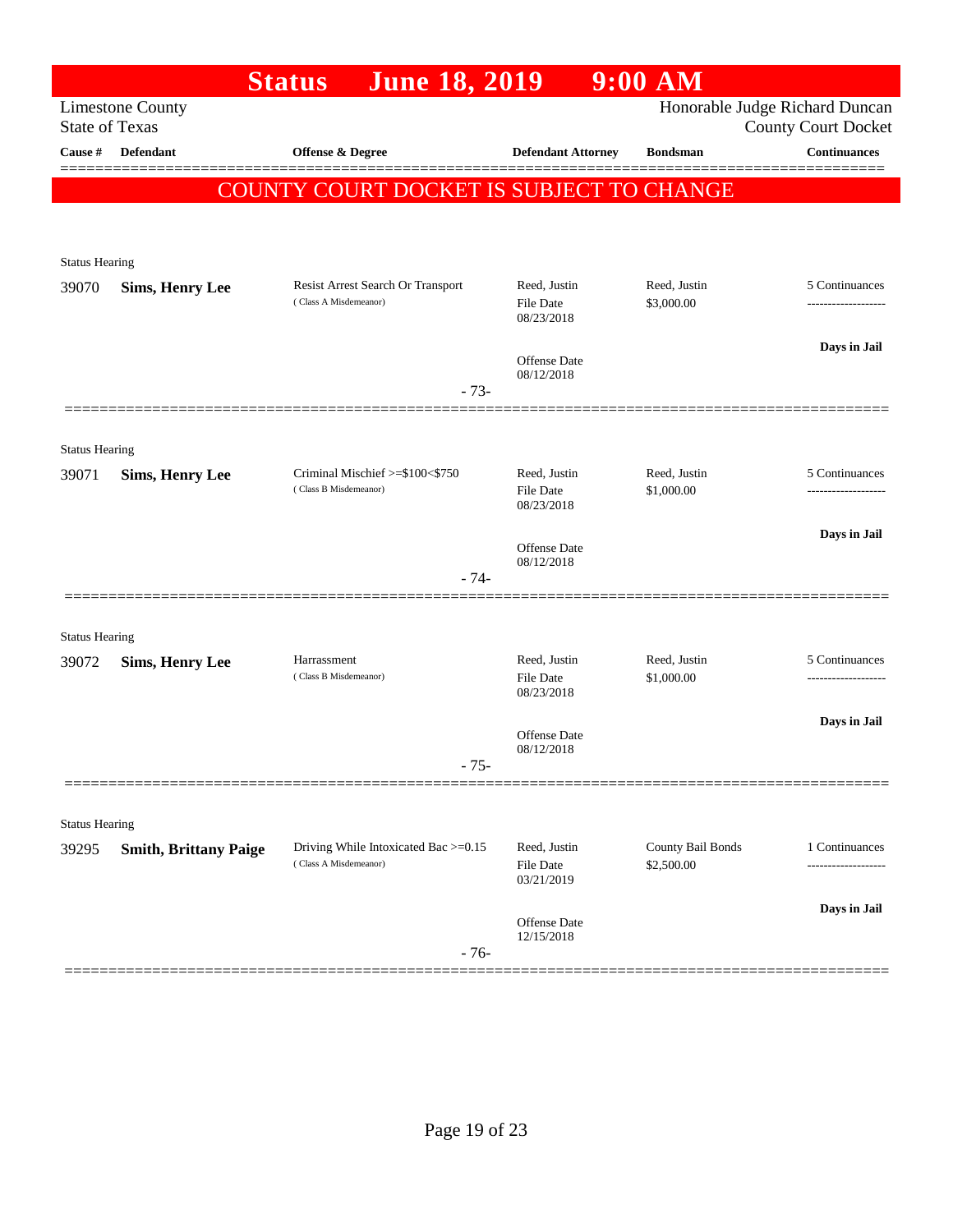|                       |                            | <b>June 18, 2019</b><br><b>Status</b>                                      |                                   | $9:00$ AM                  |                                                              |
|-----------------------|----------------------------|----------------------------------------------------------------------------|-----------------------------------|----------------------------|--------------------------------------------------------------|
| <b>State of Texas</b> | <b>Limestone County</b>    |                                                                            |                                   |                            | Honorable Judge Richard Duncan<br><b>County Court Docket</b> |
| Cause #               | <b>Defendant</b>           | Offense & Degree                                                           | <b>Defendant Attorney</b>         | <b>Bondsman</b>            | <b>Continuances</b>                                          |
|                       |                            | <b>COUNTY COURT DOCKET IS SUBJECT TO CHANGE</b>                            |                                   |                            |                                                              |
|                       |                            |                                                                            |                                   |                            |                                                              |
|                       |                            |                                                                            |                                   |                            |                                                              |
| <b>Status Hearing</b> |                            |                                                                            |                                   | Personal Bond              | 2 Continuances                                               |
| 39128                 | <b>Starnes, Kelley Rae</b> | Display Fictitious Motor Vehicle<br>Registration                           | Reed, Justin                      |                            |                                                              |
|                       |                            | (Class B Misdemeanor)                                                      | File Date<br>10/24/2018           | \$1,000.00                 |                                                              |
|                       |                            |                                                                            |                                   |                            | Days in Jail                                                 |
|                       |                            |                                                                            | <b>Offense</b> Date<br>08/10/2018 |                            |                                                              |
|                       |                            | $-77-$                                                                     |                                   |                            |                                                              |
|                       |                            |                                                                            |                                   |                            |                                                              |
| <b>Status Hearing</b> |                            |                                                                            |                                   |                            |                                                              |
| 39132                 | <b>Starnes, Kelley Rae</b> | Driving W/Lic Inv W/Prev<br>Conv/Susp/W/O Fin Res<br>(Class B Misdemeanor) | Reed, Justin                      | Personal Bond              | 2 Continuances                                               |
|                       |                            |                                                                            | <b>File Date</b><br>10/24/2018    | \$1,000.00                 |                                                              |
|                       |                            |                                                                            |                                   |                            | Days in Jail                                                 |
|                       |                            |                                                                            | Offense Date<br>08/10/2018        |                            |                                                              |
|                       |                            | $-78-$                                                                     |                                   |                            |                                                              |
|                       |                            |                                                                            |                                   |                            |                                                              |
| <b>Status Hearing</b> |                            |                                                                            |                                   |                            |                                                              |
| 39180                 | <b>Starnes, Kelley Rae</b> | Bail Jumping And Fail To Appear<br>(Class A Misdemeanor)                   | Reed, Justin<br>File Date         | Reed, Justin<br>\$1,500.00 | 2 Continuances<br>------------------                         |
|                       |                            |                                                                            | 12/18/2018                        |                            |                                                              |
|                       |                            |                                                                            | <b>Offense</b> Date               |                            | Days in Jail                                                 |
|                       |                            |                                                                            | 12/06/2018                        |                            |                                                              |
|                       |                            | $-79-$                                                                     |                                   |                            |                                                              |
|                       |                            |                                                                            |                                   |                            |                                                              |
| <b>Status Hearing</b> |                            |                                                                            |                                   |                            |                                                              |
| 39181                 | <b>Starnes, Kelley Rae</b> | Bail Jumping And Fail To Appear<br>(Class A Misdemeanor)                   | Reed, Justin<br>File Date         | Reed, Justin<br>\$1,500.00 | 2 Continuances<br>-----------------                          |
|                       |                            |                                                                            | 12/18/2018                        |                            |                                                              |
|                       |                            |                                                                            | Offense Date                      |                            | Days in Jail                                                 |
|                       |                            | $-80-$                                                                     | 12/06/2018                        |                            |                                                              |
|                       |                            |                                                                            |                                   |                            |                                                              |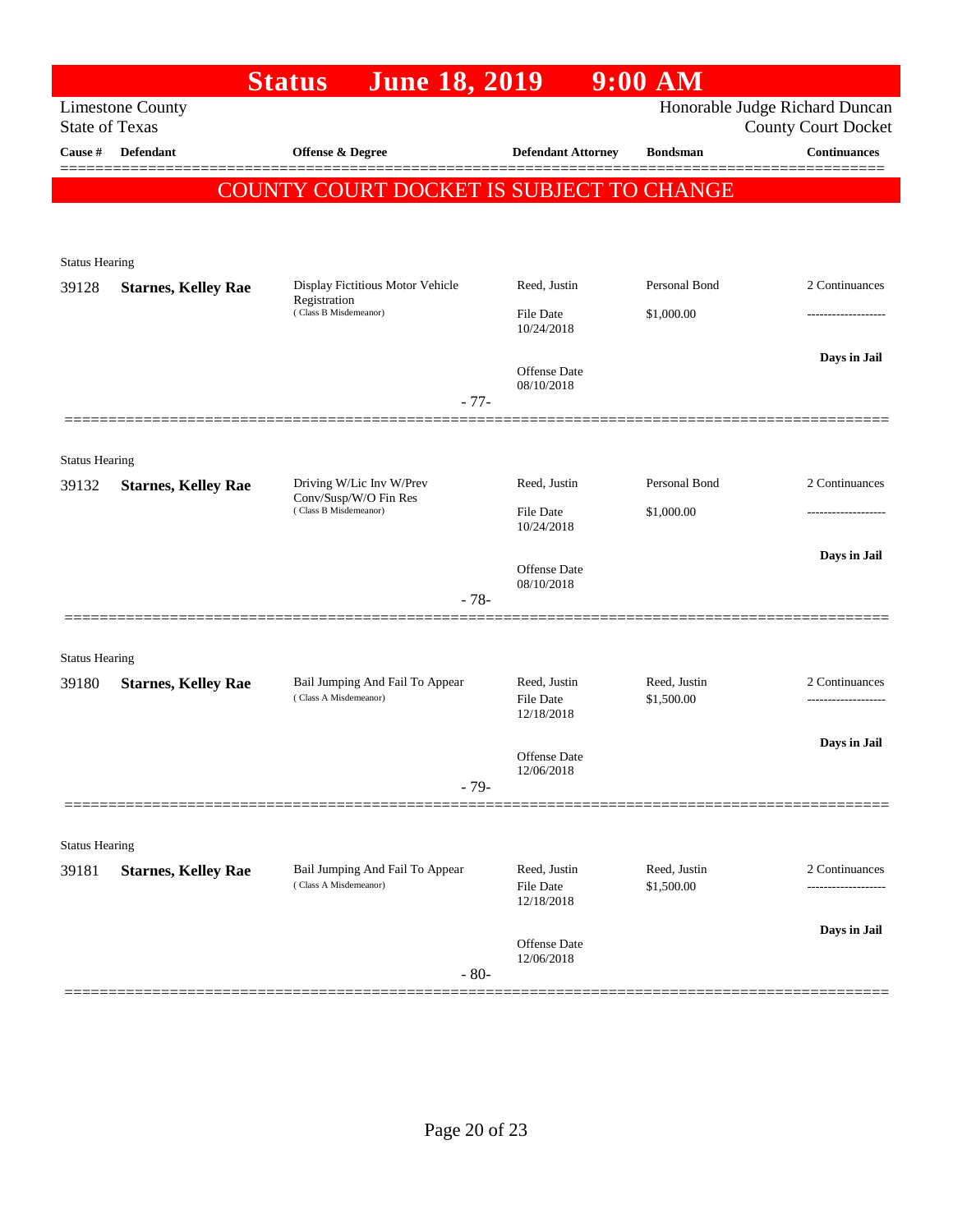|                       |                                                                                                                  | <b>June 18, 2019</b><br><b>Status</b>             |                                   | $9:00$ AM                  |                     |  |  |  |
|-----------------------|------------------------------------------------------------------------------------------------------------------|---------------------------------------------------|-----------------------------------|----------------------------|---------------------|--|--|--|
|                       | Honorable Judge Richard Duncan<br><b>Limestone County</b><br><b>State of Texas</b><br><b>County Court Docket</b> |                                                   |                                   |                            |                     |  |  |  |
| Cause #               | <b>Defendant</b>                                                                                                 | <b>Offense &amp; Degree</b>                       | <b>Defendant Attorney</b>         | <b>Bondsman</b>            | <b>Continuances</b> |  |  |  |
|                       |                                                                                                                  |                                                   |                                   |                            |                     |  |  |  |
|                       |                                                                                                                  | COUNTY COURT DOCKET IS SUBJECT TO CHANGE          |                                   |                            |                     |  |  |  |
|                       |                                                                                                                  |                                                   |                                   |                            |                     |  |  |  |
| <b>Status Hearing</b> |                                                                                                                  |                                                   |                                   |                            |                     |  |  |  |
| 39314                 | Talamantez, Pablo<br>Rodriguez                                                                                   | Driving W/Lic Inv W/Prev<br>Conv/Susp/W/O Fin Res | Reed, Benjie                      | Reed, Benjie               | 1 Continuances      |  |  |  |
|                       |                                                                                                                  | (Class B Misdemeanor)                             | <b>File Date</b><br>04/09/2019    | \$2,000.00                 | ------------------  |  |  |  |
|                       |                                                                                                                  |                                                   |                                   |                            | Days in Jail        |  |  |  |
|                       |                                                                                                                  |                                                   | <b>Offense Date</b><br>02/04/2019 |                            |                     |  |  |  |
|                       |                                                                                                                  | $-81-$                                            |                                   |                            |                     |  |  |  |
|                       |                                                                                                                  |                                                   |                                   |                            |                     |  |  |  |
| <b>Status Hearing</b> |                                                                                                                  | Theft Prop <\$100 W/Prev Convic                   | Reed, Benjie                      | Reed, Benjie               | 4 Continuances      |  |  |  |
| 39186                 | <b>Taylor, Tony Bernard</b>                                                                                      | (Class B Misdemeanor)                             | <b>File Date</b><br>12/28/2018    | \$1,000.00                 |                     |  |  |  |
|                       |                                                                                                                  |                                                   |                                   |                            | Days in Jail        |  |  |  |
|                       |                                                                                                                  |                                                   | <b>Offense Date</b><br>09/25/2018 |                            |                     |  |  |  |
|                       |                                                                                                                  | $-82-$                                            |                                   |                            |                     |  |  |  |
|                       |                                                                                                                  |                                                   |                                   |                            |                     |  |  |  |
| <b>Status Hearing</b> |                                                                                                                  |                                                   |                                   |                            |                     |  |  |  |
| 39187                 | <b>Taylor, Tony Bernard</b>                                                                                      | <b>Criminal Trespass</b><br>(Class B Misdemeanor) | Reed, Benjie<br><b>File Date</b>  | Reed, Benjie<br>\$1,000.00 | 4 Continuances<br>. |  |  |  |
|                       |                                                                                                                  |                                                   | 12/28/2018                        |                            |                     |  |  |  |
|                       |                                                                                                                  |                                                   | <b>Offense Date</b>               |                            | Days in Jail        |  |  |  |
|                       |                                                                                                                  | $-83-$                                            | 09/25/2018                        |                            |                     |  |  |  |
|                       |                                                                                                                  |                                                   |                                   |                            |                     |  |  |  |
| <b>Status Hearing</b> |                                                                                                                  |                                                   |                                   |                            |                     |  |  |  |
| 39188                 | <b>Taylor, Tony Bernard</b>                                                                                      | <b>Criminal Trespass</b><br>(Class B Misdemeanor) | Reed, Benjie                      | Reed, Benjie               | 4 Continuances      |  |  |  |
|                       |                                                                                                                  |                                                   | <b>File Date</b><br>12/28/2018    | \$1,000.00                 |                     |  |  |  |
|                       |                                                                                                                  |                                                   |                                   |                            | Days in Jail        |  |  |  |
|                       |                                                                                                                  |                                                   | Offense Date<br>10/11/2018        |                            |                     |  |  |  |
|                       |                                                                                                                  | $-84-$                                            |                                   |                            |                     |  |  |  |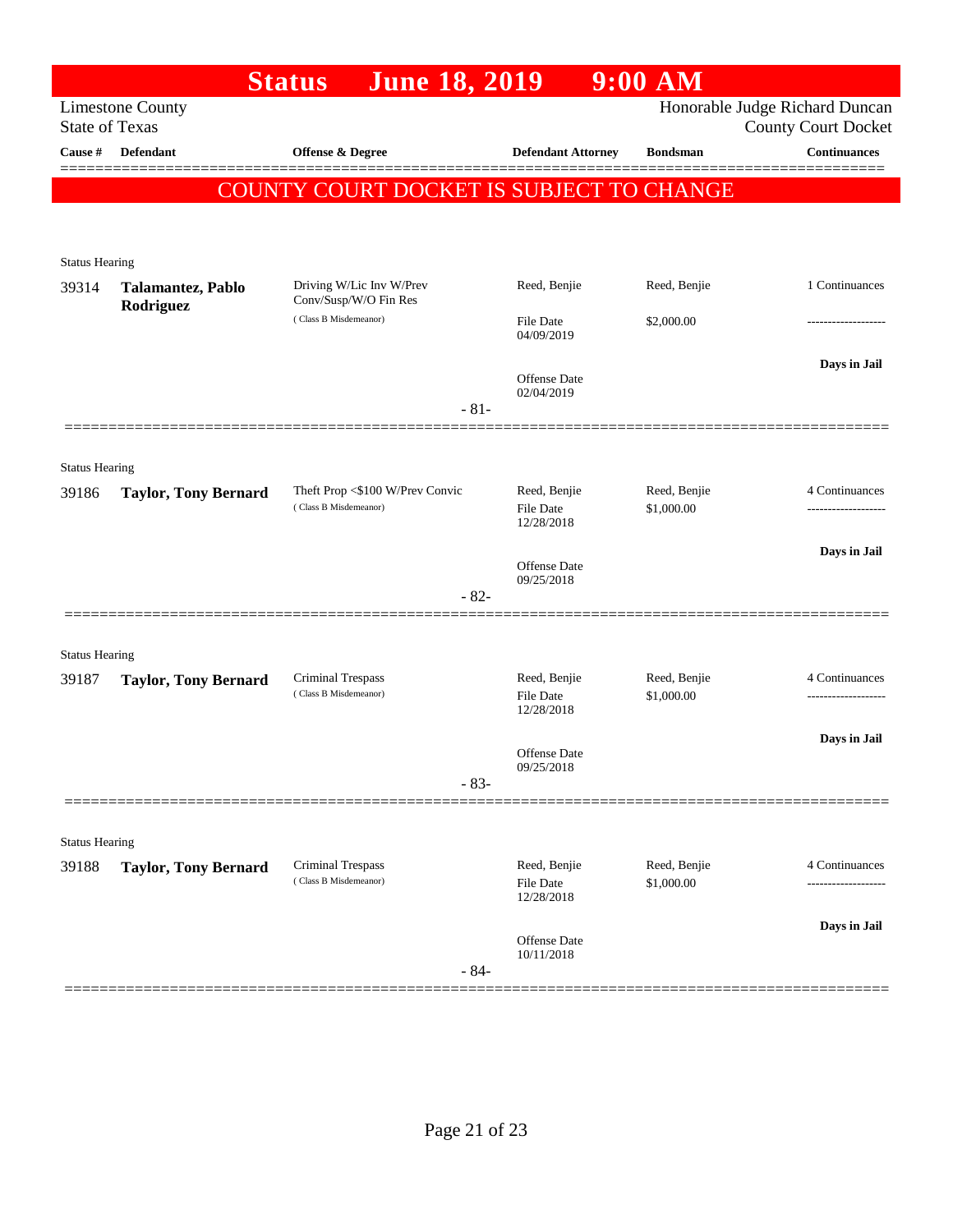|                                |                           | <b>June 18, 2019</b><br><b>Status</b>                    |                                   | $9:00$ AM                  |                                                   |
|--------------------------------|---------------------------|----------------------------------------------------------|-----------------------------------|----------------------------|---------------------------------------------------|
| <b>State of Texas</b>          | <b>Limestone County</b>   |                                                          |                                   |                            | Honorable Judge Richard Duncan                    |
| Cause #                        | <b>Defendant</b>          | <b>Offense &amp; Degree</b>                              | <b>Defendant Attorney</b>         | <b>Bondsman</b>            | <b>County Court Docket</b><br><b>Continuances</b> |
|                                |                           |                                                          |                                   |                            |                                                   |
|                                |                           | COUNTY COURT DOCKET IS SUBJECT TO CHANGE                 |                                   |                            |                                                   |
|                                |                           |                                                          |                                   |                            |                                                   |
| <b>Status Hearing</b>          |                           |                                                          |                                   |                            |                                                   |
| 39162                          | <b>Thomas, Lester Lee</b> | Theft Prop <\$100 W/Prev Convic                          | Reed, Justin                      | County Bail Bonds          | 1 Continuances                                    |
|                                |                           | (Class B Misdemeanor)                                    | <b>File Date</b><br>11/16/2018    | \$2,500.00                 |                                                   |
|                                |                           |                                                          |                                   |                            | Days in Jail                                      |
|                                |                           |                                                          | <b>Offense Date</b><br>08/19/2018 |                            |                                                   |
|                                |                           | $-85-$                                                   |                                   |                            |                                                   |
|                                |                           |                                                          |                                   |                            |                                                   |
| <b>Status Hearing</b>          |                           |                                                          |                                   |                            |                                                   |
| 39300                          | <b>Thomas, Lester Lee</b> | Theft Prop <\$100 W/Prev Convic<br>(Class B Misdemeanor) | Reed, Justin<br><b>File Date</b>  | Reed, Justin<br>\$1,500.00 | 1 Continuances<br>-----------------               |
|                                |                           |                                                          | 03/22/2019                        |                            |                                                   |
|                                |                           |                                                          | <b>Offense Date</b>               |                            | Days in Jail                                      |
|                                |                           | $-86-$                                                   | 07/10/2018                        |                            |                                                   |
|                                |                           |                                                          |                                   |                            |                                                   |
| <b>Status Hearing</b>          |                           |                                                          |                                   |                            |                                                   |
| 39302                          | Trautman, Karlan          | Poss Marij <2oz                                          |                                   | County Bail Bonds          | 1 Continuances                                    |
|                                | <b>Thomas</b>             | (Class B Misdemeanor)                                    | <b>File Date</b>                  | \$2,000.00                 |                                                   |
|                                |                           |                                                          | 04/09/2019                        |                            |                                                   |
|                                |                           |                                                          | <b>Offense Date</b>               |                            | Days in Jail                                      |
|                                |                           |                                                          | 03/17/2019                        |                            |                                                   |
|                                |                           | $-87-$                                                   |                                   |                            |                                                   |
|                                |                           |                                                          |                                   |                            |                                                   |
| <b>Status Hearing</b><br>39305 | Walton, Staci Marie       | Theft Prop $>=$ \$100 $<$ \$750                          | Burkeen, Daniel                   | County Bail Bonds          | 1 Continuances                                    |
|                                |                           | (Class B Misdemeanor)                                    | <b>File Date</b>                  | \$2,000.00                 |                                                   |
|                                |                           |                                                          | 04/09/2019                        |                            |                                                   |
|                                |                           |                                                          | Offense Date                      |                            | Days in Jail                                      |
|                                |                           | $-88-$                                                   | 02/03/2019                        |                            |                                                   |
|                                |                           |                                                          |                                   |                            |                                                   |